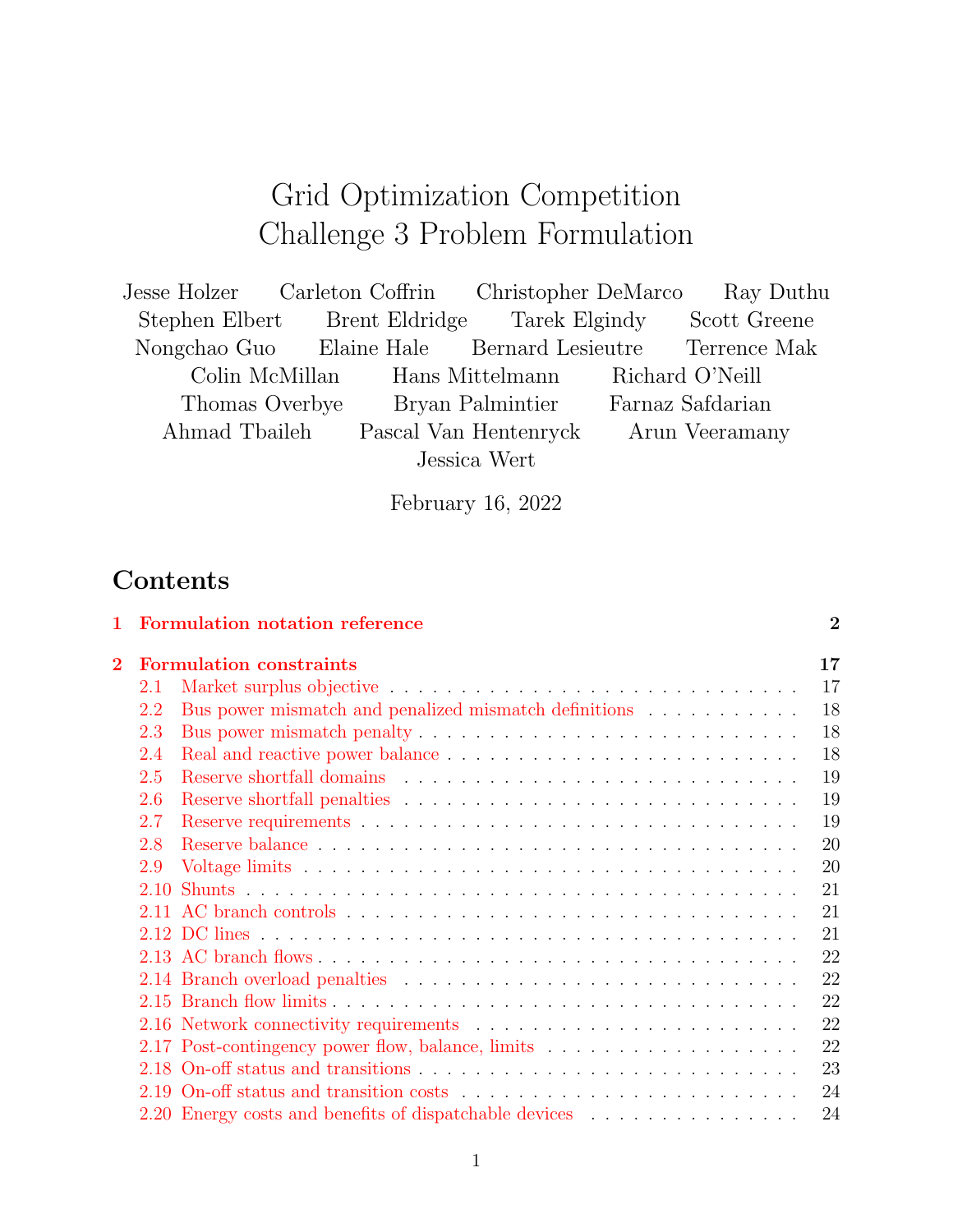| 2.21 Producing and consuming device power bounds                                                    |  |  |  |  |  |  | 24 |
|-----------------------------------------------------------------------------------------------------|--|--|--|--|--|--|----|
| 2.22 linear constraints linking device real and reactive power                                      |  |  |  |  |  |  | 24 |
|                                                                                                     |  |  |  |  |  |  | 25 |
| 2.24 Limits on up/down time $\ldots \ldots \ldots \ldots \ldots \ldots \ldots \ldots \ldots \ldots$ |  |  |  |  |  |  | 25 |
| 2.25 Maximum starts over multiple intervals $\ldots \ldots \ldots \ldots \ldots \ldots \ldots$      |  |  |  |  |  |  | 25 |
| 2.26 Maximum/minimum energy over multiple intervals                                                 |  |  |  |  |  |  | 25 |
|                                                                                                     |  |  |  |  |  |  | 25 |
|                                                                                                     |  |  |  |  |  |  | 26 |
| 2.29 Mode transition network flow model                                                             |  |  |  |  |  |  | 26 |
|                                                                                                     |  |  |  |  |  |  | 26 |
|                                                                                                     |  |  |  |  |  |  | 26 |
|                                                                                                     |  |  |  |  |  |  | 27 |
| 2.33 Multi-mode device real and reactive power limits                                               |  |  |  |  |  |  | 27 |
|                                                                                                     |  |  |  |  |  |  | 27 |
|                                                                                                     |  |  |  |  |  |  | 27 |
|                                                                                                     |  |  |  |  |  |  | 28 |
|                                                                                                     |  |  |  |  |  |  | 28 |
|                                                                                                     |  |  |  |  |  |  | 28 |
|                                                                                                     |  |  |  |  |  |  | 29 |
|                                                                                                     |  |  |  |  |  |  | 29 |
|                                                                                                     |  |  |  |  |  |  | 29 |
| 2.42 Relative reserve limits, multi-mode producing devices                                          |  |  |  |  |  |  | 30 |
| 2.43 Relative reserve limits, multi-mode consuming devices                                          |  |  |  |  |  |  | 30 |

## <span id="page-1-0"></span>1 Formulation notation reference

This section gives a complete reference to the symbols used in the model formulation, in tabular form.

Units of measurement are given in Table [1,](#page-1-1) symbol main letters in Table [2,](#page-2-0) symbol superscripts in Table [3,](#page-3-0) indices and index sets in Table [4,](#page-5-0) subsets in Table [5,](#page-5-1) special set elements in Table [6,](#page-6-0) real-valued parameters in Table [7,](#page-7-0) and variables in Table [8.](#page-13-0)

<span id="page-1-1"></span>

| Symbol        | Description                                                                             |
|---------------|-----------------------------------------------------------------------------------------|
| binary        | Binary quantities, i.e. those taking values in $\{0,1\}$ .                              |
| dimensionless | Dimensionless real number quantities.                                                   |
|               | hour. Time quantities are expressed in h.                                               |
| integer       | Integer quantities, i.e. those taking values in $\{\ldots, -2, -1, 0, 1, 2, \ldots\}$ . |

Table 1: Units of measurement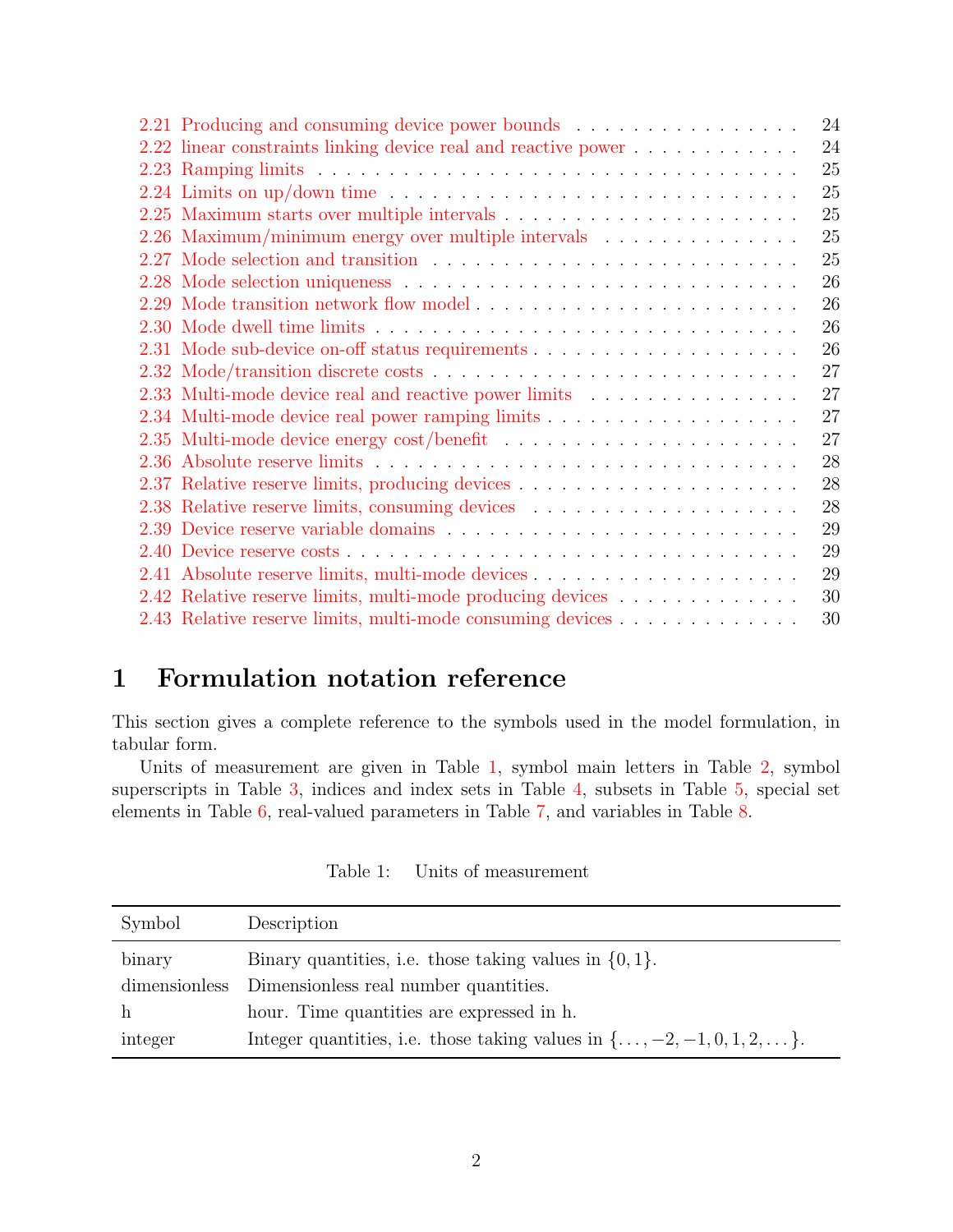Table 1: Continued

| Symbol | Description                                                                                                                                                                                                                                                                             |
|--------|-----------------------------------------------------------------------------------------------------------------------------------------------------------------------------------------------------------------------------------------------------------------------------------------|
| pu     | per unit. Certain physical quantities, including voltage magnitude, real<br>power, reactive power, apparent power, resistance, reactance,<br>conductance, and susceptance, are expressed in a per unit convention<br>with a specified or implied base value, indicated by a unit of pu. |
| rad    | radian. Voltage angles and differences are expressed in rad.                                                                                                                                                                                                                            |
|        | US dollar. Cost, benefit, penalty, and objective values are expressed in \$.                                                                                                                                                                                                            |

Table 2: Main letters

<span id="page-2-0"></span>

| Symbol           | Description                                                                                                                                  |
|------------------|----------------------------------------------------------------------------------------------------------------------------------------------|
| Ι                | Set of buses                                                                                                                                 |
| J                | Set of devices                                                                                                                               |
| K                | Set of contingencies                                                                                                                         |
| $\overline{M}$   | Set of cost blocks, i.e. constant marginal cost blocks of convex piecewise linear                                                            |
|                  | cost functions                                                                                                                               |
| N                | Set of reserve zones                                                                                                                         |
| T                | Set of time steps                                                                                                                            |
| W                | Set of miscellaneous constraints                                                                                                             |
| Y                | Set of configurations of devices consisting of multiple units or modes of<br>operation, e.g. combined cycle, pumped storage, battery storage |
| b                | Susceptance                                                                                                                                  |
| $\mathcal C$     | Cost coefficient                                                                                                                             |
| $\overline{d}$   | Duration of time                                                                                                                             |
| е                | Energy, e.g. stored or total produced                                                                                                        |
| g                | Conductance                                                                                                                                  |
| $\imath$         | <b>Bus</b>                                                                                                                                   |
| .1               | Device                                                                                                                                       |
| $\boldsymbol{k}$ | Contingency                                                                                                                                  |
| m                | Cost or benefit block                                                                                                                        |
| $\, n$           | Reserve zone                                                                                                                                 |
| $\boldsymbol{p}$ | Real power                                                                                                                                   |
| q                | Reactive power                                                                                                                               |
| $\,r$            | Resistance                                                                                                                                   |
| $\boldsymbol{s}$ | Apparent power                                                                                                                               |
| $t\,$            | Index of time points and intervals                                                                                                           |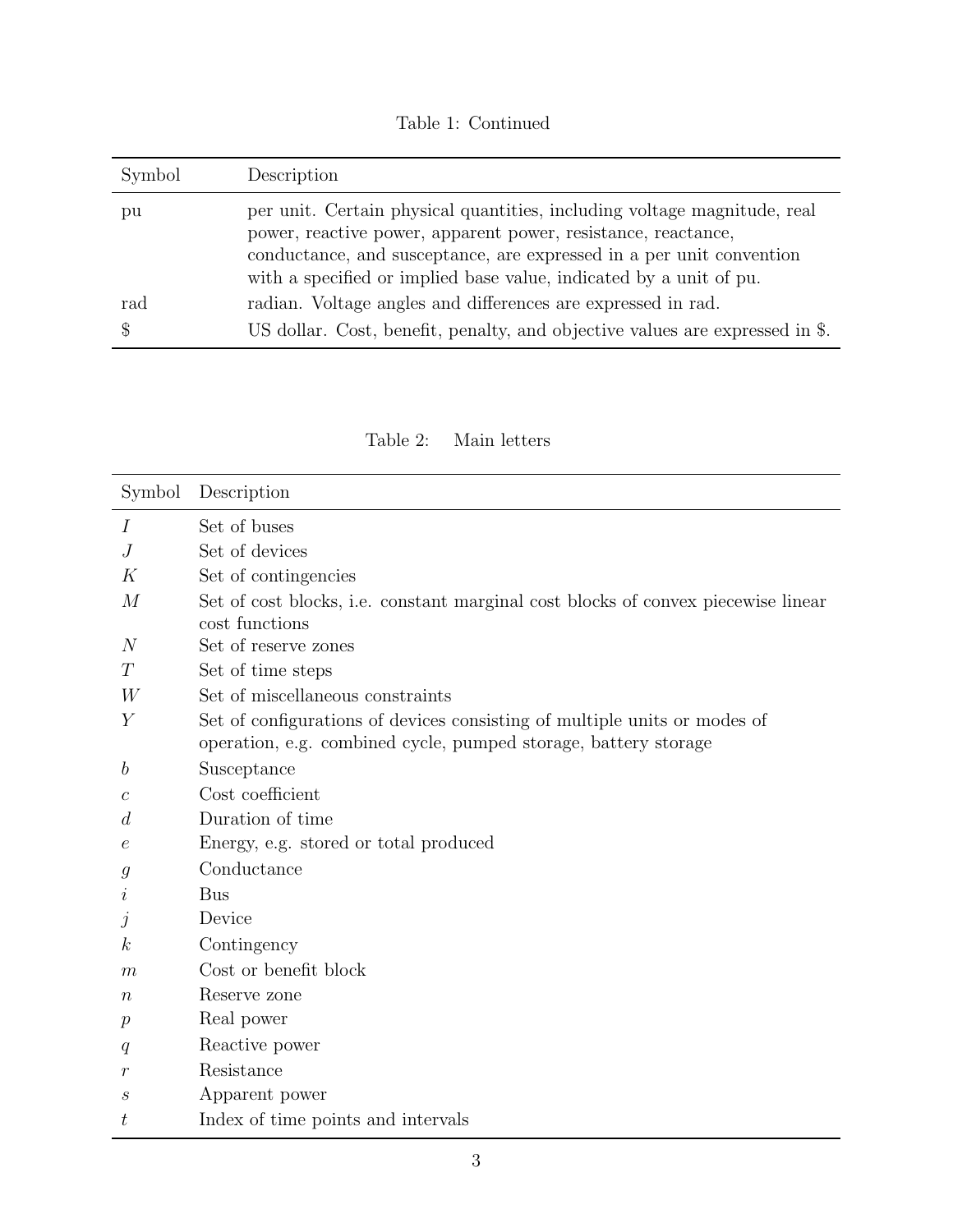|                           | Symbol Description                              |
|---------------------------|-------------------------------------------------|
| $\boldsymbol{u}$          | Integer variables                               |
| $\boldsymbol{v}$          | Voltage magnitude                               |
| $\overline{w}$            | Index on miscellaneous constraints              |
| $\mathcal{X}$             | Reactance                                       |
| $\mathcal{Y}$             | Configuration                                   |
| $\widetilde{\mathcal{Z}}$ | Cost, benefit, penalty, or objective            |
| $\alpha$                  | Participation factor, as in a distributed slack |
| β                         | Sensitivity of reactive power to real power     |
| $\theta$                  | Voltage angle                                   |
| $\sigma$                  | Reserve requirement coefficient                 |
| $\tau$                    | Winding ratio of a transformer                  |
| Ф                         | Phase difference of a transformer               |

Table 2: Continued

Table 3: Superscripts

<span id="page-3-0"></span>

| Symbol                     | Description                                                            |
|----------------------------|------------------------------------------------------------------------|
| ac                         | Alternating current (AC) branch                                        |
| br                         | <b>Branch</b>                                                          |
| md                         | Mode, operating mode, a generalization of combined cycle configuration |
| nsp                        | Non-spinning reserve                                                   |
| ctg                        | Contingency                                                            |
| ch                         | Charging susceptance in an AC branch                                   |
| $\mathbf{c}\mathbf{s}$     | Consuming                                                              |
| $\mathrm{d}\mathrm{c}$     | Direct current (DC) line                                               |
| dn                         | down, as in ramping down or reserve down                               |
| $\mathrm{d}\mathrm{s}$     | dispatchable                                                           |
| en                         | energy, convex or concave energy cost or benefit function              |
| $\mathop{\rm fr}\nolimits$ | from, side of a branch                                                 |
| max                        | maximum                                                                |
| min                        | minimum                                                                |
| ms                         | market surplus                                                         |
| <sub>on</sub>              | online                                                                 |
| out                        | out of service                                                         |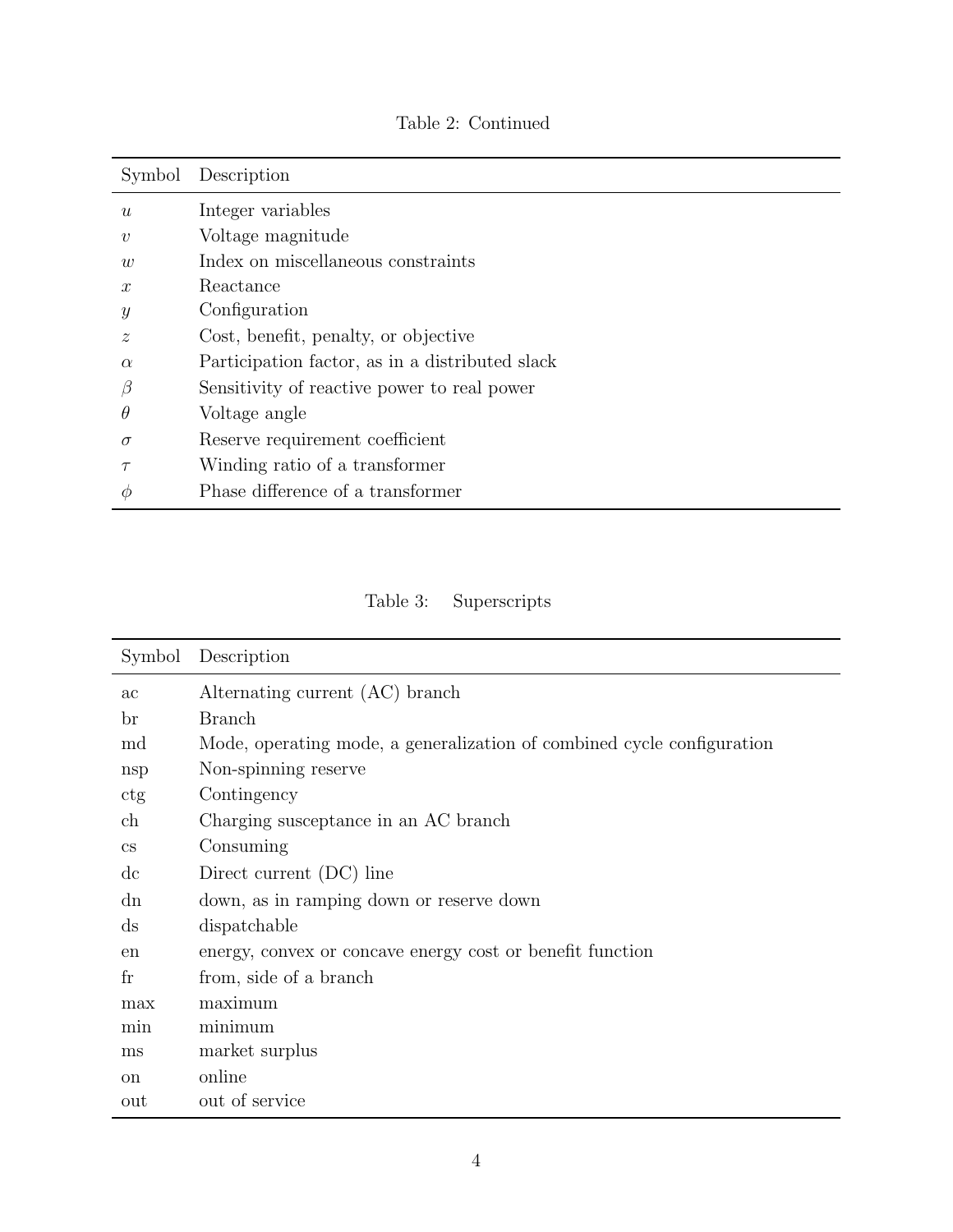| Symbol           | Description                                                                                      |
|------------------|--------------------------------------------------------------------------------------------------|
| $\mathbf{p}$     | real power                                                                                       |
| pqe              | equality constraints linking real and reactive power                                             |
| pqmax            | inequality constraints modeling upper bounds on reactive power depending on<br>real power        |
| pqmin            | inequality constraints modeling lower bounds on reactive power depending on<br>real power        |
| pr               | producing                                                                                        |
| p <sub>0</sub>   | Indicates a value taken by a quantity depending on real power when real power<br>is <sub>0</sub> |
| q                | reactive power                                                                                   |
| qrd              | Reactive power reserve down                                                                      |
| qru              | Reactive power reserve up                                                                        |
| rgd              | Regulation down                                                                                  |
| rgu              | Regulation up                                                                                    |
| rrd              | ramping reserve reserve down                                                                     |
| rru              | ramping reserve reserve up                                                                       |
| spr              | Spinning reserve                                                                                 |
| ru               | ramp up                                                                                          |
| rd               | ramp down                                                                                        |
| S                | apparent power                                                                                   |
| sr               | series element in AC branch model                                                                |
| sd               | shutdown, transition from online to offline or from closed to open                               |
| su               | startup, transition from offline to online or from open to closed                                |
| to               | to, side of a branch                                                                             |
| tr               | Transition between modes                                                                         |
| up               | up, as in ramping up or reserve up                                                               |
| V                | voltage (magnitude)                                                                              |
| $\boldsymbol{0}$ | initial value, prevailing in some period immediately prior to the model horizon                  |
| $^{+}$           | slack variable on an inequality constraints, or largest slack among a set of<br>inequalities     |
| $\delta$         | incremental change, as in a linear approximation of a nonlinear equation                         |

## Table 3: Continued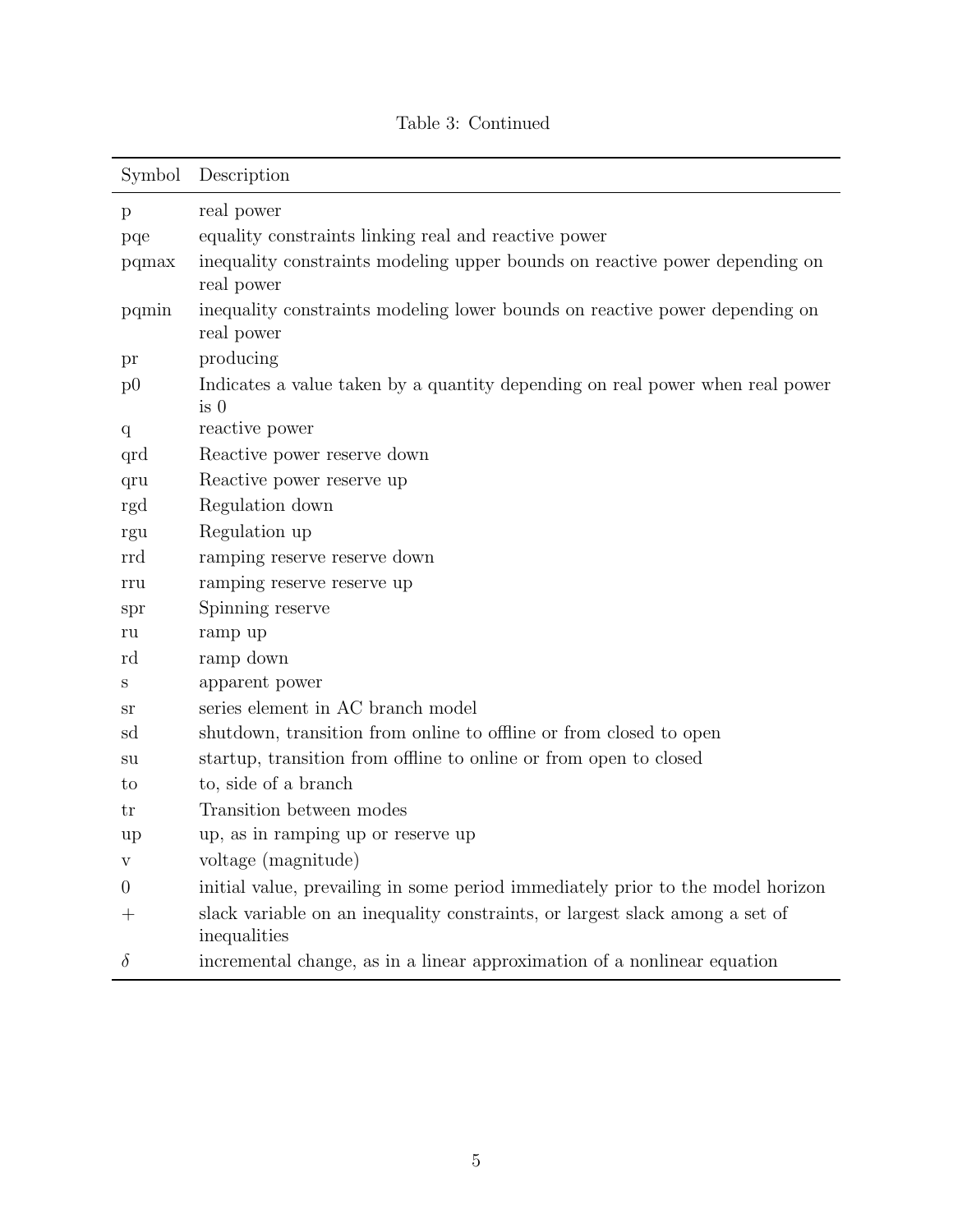<span id="page-5-0"></span>

| Symbol    | Description                                                               |
|-----------|---------------------------------------------------------------------------|
| $i \in I$ | Buses.                                                                    |
| $j \in J$ | Bus-connected grid devices, e.g. loads, generators, lines.                |
| $k \in K$ | Contingencies.                                                            |
| $m \in M$ | Offer or bid blocks of piecewise linear convex cost or benefit functions. |
| $n \in N$ | Reserve zones.                                                            |
| $t \in T$ | Time intervals.                                                           |
| $w \in W$ | Miscellaneous constraints.                                                |
| $y \in Y$ | Modes.                                                                    |
|           | $(y, y') \in Y \times Y$ Mode transitions.                                |

Table 4: Index sets

Table 5: Subsets

<span id="page-5-1"></span>

| Symbol                           | Description                                                            |
|----------------------------------|------------------------------------------------------------------------|
| $I_n \subset I$                  | Buses contained in reserve zone $n$                                    |
| $J_i \subset J$                  | Devices connected to bus $i$                                           |
| $J_t \subset J$                  | Devices in service in time interval $t$                                |
| $J_{tk} \subset J$               | Devices that are in service in time interval $t$ , contingency $k$     |
| $J^{\mathrm{ac}} \subset J$      | AC branches                                                            |
| $J_{tk}^{\text{ac}} \subset J$   | AC branches in service in time interval $t$ , contingency $k$          |
| $J^{\text{br}} \subset J$        | branches, <i>i.e.</i> devices connecting to two buses                  |
| $J_{tk}^{\text{br}} \subset J$   | branches in service in time interval $t$ , contingency $k$             |
| $J^{\text{cs}} \subset J$        | Consuming devices (e.g. loads)                                         |
| $J^{\text{dc}} \subset J$        | DC lines                                                               |
| $J_{tk}^{\mathrm{dc}} \subset J$ | DC lines in service in time interval $t$ , contingency $k$             |
| $J^{\text{ds}} \subset J$        | dispatchable non-branch devices                                        |
| $J_i^{\text{ds}} \subset J$      | dispatchable non-branch devices connected to bus $i$                   |
| $J_n^{\text{ds}} \subset J$      | Dispatchable devices contained in reserve zone $n$                     |
| $J_{tk}^{\text{ds}} \subset J$   | Dispatchable devices in service in time interval $t$ , contingency $k$ |
| $J_i^{\text{fr}} \subset J$      | Branches with from bus equal to bus $i$                                |
| $J^{\text{md}} \subset J$        | Multi-mode devices                                                     |
| $J_t^{\text{out}} \subset J$     | Devices out of service in time interval $t$                            |
| $J_{tk}^{\text{out}} \subset J$  | Devices that are out of service in time interval $t$ , contingency $k$ |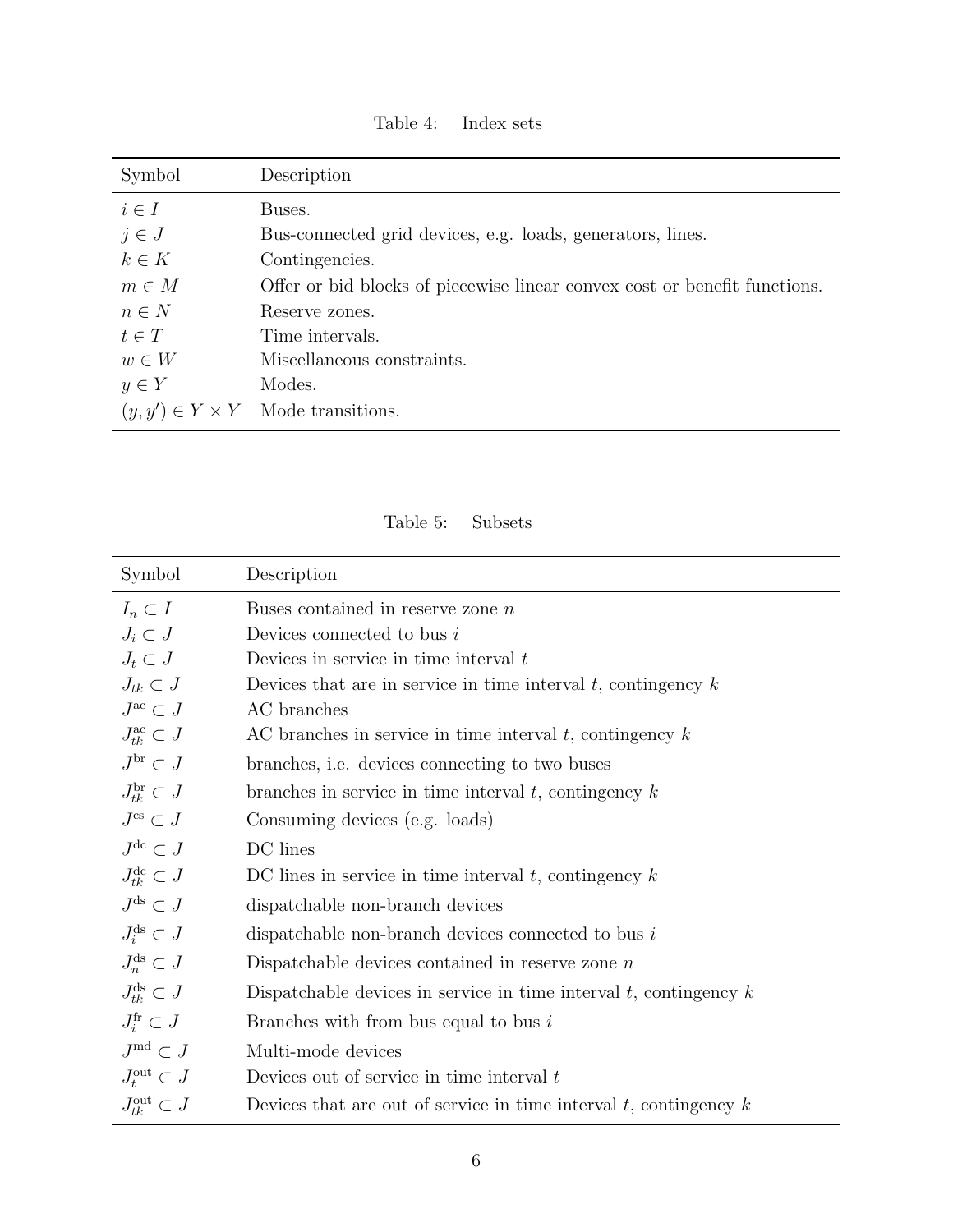Table 5: Continued

| Symbol                                       | Description                                                                                                                         |
|----------------------------------------------|-------------------------------------------------------------------------------------------------------------------------------------|
| $J^{\rm pqe} \subset J$                      | Dispatchable devices having linear equality constraints linking real and<br>reactive power                                          |
| $J^{\text{pqmax}} \subset J$                 | Dispatchable devices having linear inequality constraints modeling upper<br>bounds on reactive power depending on real power        |
| $J^{\text{pqmin}} \subset J$                 | Dispatchable devices having linear inequality constraints modeling lower<br>bounds on reactive power depending on real power        |
| $J^\mathrm{pr} \subset J$                    | Producing devices (e.g. generators)                                                                                                 |
| $J_n^{\text{pr}} \subset J$                  | Producing devices contained in reserve zone $n$                                                                                     |
| $J^\mathrm{sh} \subset J$                    | shunts                                                                                                                              |
| $J_j^{\text{sub}} \subset J$                 | Sub-devices of multi-mode device $j$                                                                                                |
| $J_{jy}^{\mathrm{sub},\mathrm{on}}\subset J$ | Sub-devices of multi-mode device $j$ that are online when device $j$ is in<br>mode $y$                                              |
| $J_i^{\rm to} \subset J$                     | branches with to bus equal to bus $i$                                                                                               |
| $M_{jt} \subset M$                           | Energy cost or benefit function offer or bid blocks for producing or<br>consuming device $j$ in interval $t$                        |
| $M_{jyt} \subset M$                          | Energy cost or benefit function offer or bid blocks for mode $y$ of<br>multi-mode producing or consuming device $j$ in interval $t$ |
| $N^{\text{p}}\subset N$                      | Reserve zones for products associated with real power                                                                               |
| $N^{\mathrm{q}}\subset N$                    | Reserve zones for products associated with reactive power                                                                           |
| $W^{\mathrm{en,max}}_i \subset W$            | Multi-interval maximum energy constraints for device $j$                                                                            |
| $W_j^{\text{en,min}} \subset W$              | Multi-interval minimum energy constraints for device $j$                                                                            |
| $W_i^{\text{su,max}} \subset W$              | Multi-interval maximum startups constraints for device $j$                                                                          |
| $Y_j \subset Y$                              | Modes for multi-mode device $j$                                                                                                     |
| $Y_{jj'}^{\text{sub},\text{on}} \subset Y$   | Modes of multi-mode device j with sub-device j' in which device j' is<br>online                                                     |
| $Y_i^{\text{tr}} \subset Y \times Y$         | Mode transitions for multi-mode device $j$                                                                                          |

Table 6: Special set elements

<span id="page-6-0"></span>

| Symbol                  | Description                                                    |
|-------------------------|----------------------------------------------------------------|
| $i_j \in I$             | Connection bus of non-branch device $j \in J \setminus J^{br}$ |
| $i_j^{\text{fr}} \in I$ | From bus of branch $j \in J^{br}$ .                            |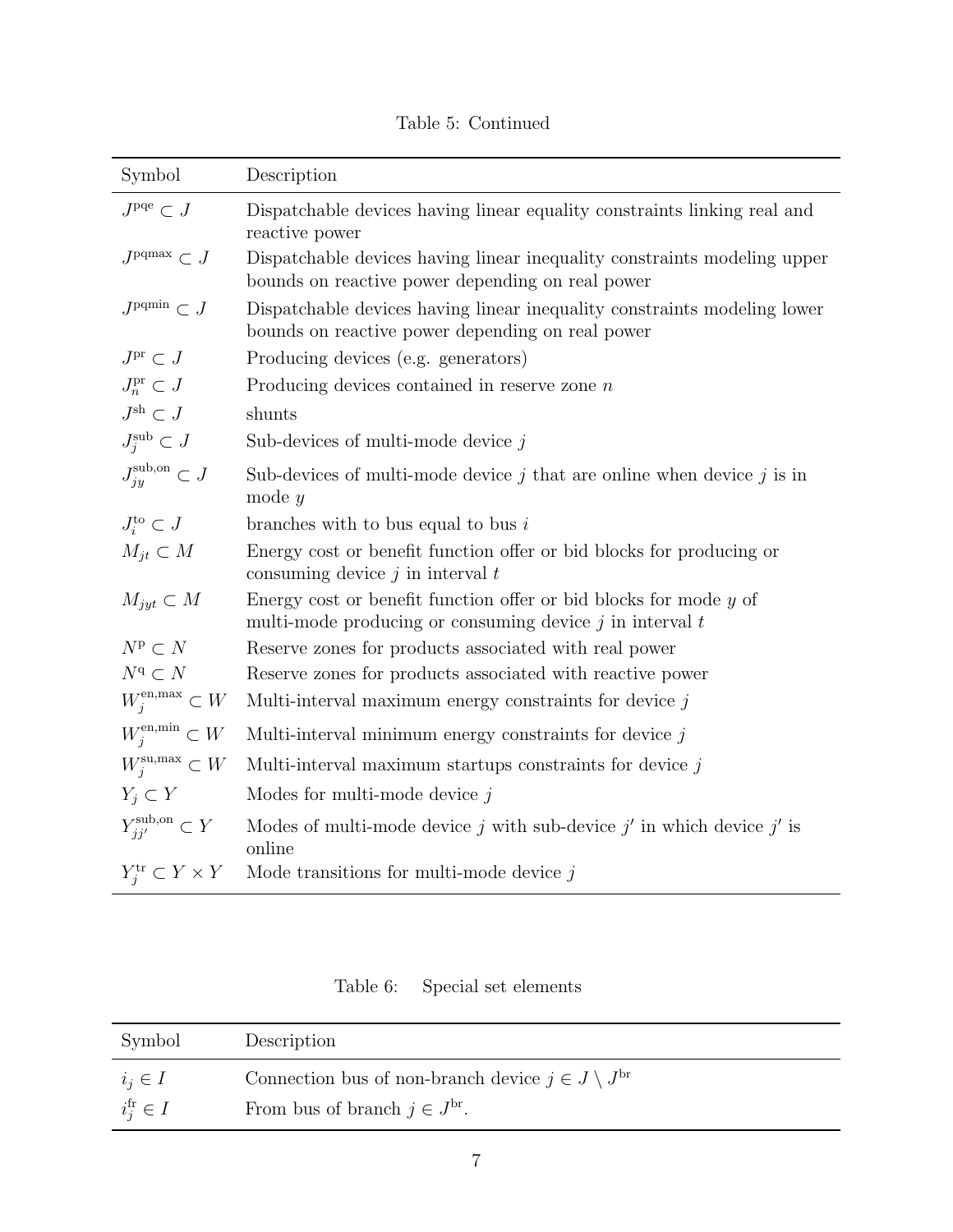| Symbol                                               | Description                                                                                                                                                                                                                                                        |
|------------------------------------------------------|--------------------------------------------------------------------------------------------------------------------------------------------------------------------------------------------------------------------------------------------------------------------|
| $i_j^{\text{to}} \in I$                              | To bus of branch $j \in J^{\text{br}}$ .                                                                                                                                                                                                                           |
| $n_i \in N$                                          | Reserve zone of bus $i$                                                                                                                                                                                                                                            |
| $t^{\max}\in T$                                      | Last time interval $t$ .                                                                                                                                                                                                                                           |
| $t_w^{\max}\in T$                                    | Latest time index incident to multi-interval constraint $w$                                                                                                                                                                                                        |
| $t^{\min} \in T$                                     | First time interval $t$ .                                                                                                                                                                                                                                          |
| $t_j^{\min, dn} \in T$                               | Earliest time index $t$ such that a constraint is needed to enforce<br>minimum downtime on device $j$ if starting up in interval $t$                                                                                                                               |
| $t_i^{\min, \text{up}} \in T$                        | Earliest time index $t$ such that a constraint is needed to enforce<br>minimum uptime on device $j$ if shutting down in interval $t$                                                                                                                               |
| $t_{jtf}^{\min, \text{sd}, \text{su}} \in T$         | Earliest time index $t'$ such that shutting down in interval $t'$ prevents<br>device $j$ from starting up in interval $t$                                                                                                                                          |
| $t_{j t f}^{\text{min}, \text{su}, \text{sd}} \in T$ | Earliest time index $t'$ such that starting up in interval $t'$ prevents device j<br>from shutting down in interval $t$                                                                                                                                            |
| $t_{w}^{\min} \in T$                                 | Earliest time index incident to multi-interval constraint $w$                                                                                                                                                                                                      |
| $t_{jy}^{\text{min,md,off}} \in T$                   | Earliest time index $t$ such that device $j$ mode $y$ maximum dwell time<br>must be enforced by a constraint requiring that if mode $y$ is selected in<br>interval $t$ then it is not selected in at least one interval in a prescribed<br>prior duration          |
| $t_{jyt}^{\text{min,md,off}} \in T$                  | Earliest time index $t'$ such that if device j is in mode y in interval t, then<br>maximum dwell time requires that mode $y$ is not selected in at least one<br>interval from $t'$ to $t$                                                                          |
| $t_{jy}^{\min, \text{md}, \text{on}} \in T$          | Earliest time index $t$ such that device $j$ mode $y$ minimum dwell time<br>must be enforced by a constraint requiring that if the device transitions<br>from mode $y$ in interval $t$ then mode $y$ is selected in all intervals in a<br>prescibed prior duration |
| $t_{jyt}^{\text{min,md,on}} \in T$                   | Earliest time index $t'$ such that if device j transitions from mode y in<br>interval $t$ , then minimum dwell time requires that mode $y$ is selected in<br>all intervals from $t'$ through $t-1$                                                                 |

Table 6: Continued

Table 7: Parameters

<span id="page-7-0"></span>

|                   | Symbol Description                         |
|-------------------|--------------------------------------------|
| $b_i^{\text{ch}}$ | Charging susceptance of AC branch $j$ (pu) |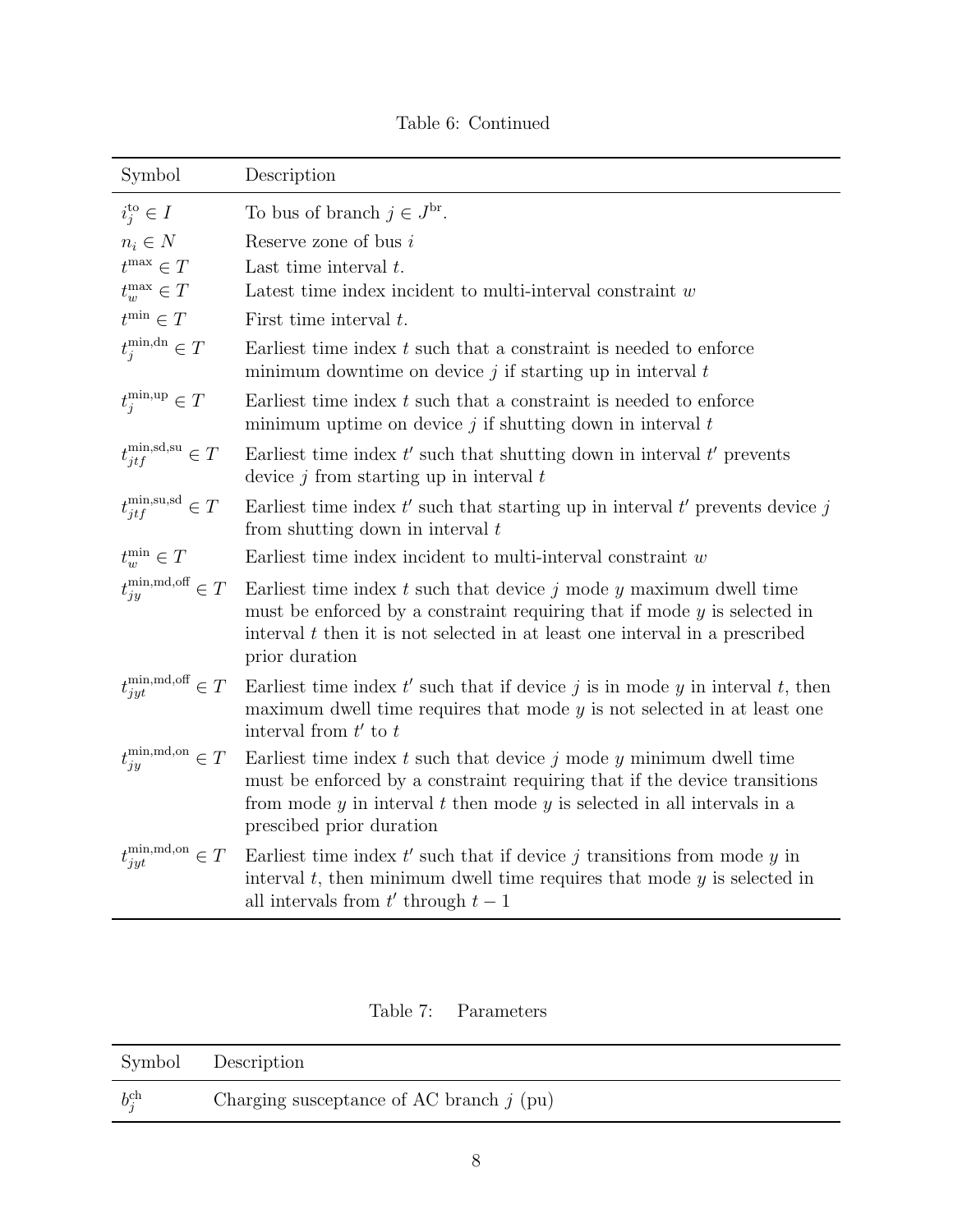| Symbol                                                      | Description                                                                                                                                                       |
|-------------------------------------------------------------|-------------------------------------------------------------------------------------------------------------------------------------------------------------------|
| $b_j^{\text{fr}}$                                           | Shunt susceptance to ground of AC branch $j$ at from bus (pu)                                                                                                     |
| $b_j^{\text{sh}}$                                           | Susceptance of one step of shunt $j$ (pu)                                                                                                                         |
| $b_i^{\rm sr}$                                              | Series susceptance of AC branch $j$ (pu)                                                                                                                          |
| $b_j^{\text{to}}$                                           | Shunt susceptance to ground of AC branch $j$ at to bus (pu)                                                                                                       |
| $c_{jtm}^{\rm en}$                                          | Energy marginal cost or benefit of offer or bid block $m$ of producing or<br>consuming device j in interval $t$ (\$/pu-h)                                         |
| $c_{jytm}^{\rm en}$                                         | Energy marginal cost or benefit of offer or bid block $m$ of multi-mode<br>producing or consuming device j in configuration y in interval t $(\frac{1}{2}$ /pu-h) |
| $c_{jyt}^{\mathrm{md}}$                                     | Mode fixed cost of device j in mode y in interval $t$ (\$/h)                                                                                                      |
| $c^{\rm p}$                                                 | Real power bus imbalance marginal cost $(\frac{1}{2})$ pu-h)                                                                                                      |
| $\ensuremath{\mathnormal{c}}^{\ensuremath{\mathnormal{q}}}$ | Reactive power bus imbalance marginal cost $(\frac{1}{2}$ /pu-h)                                                                                                  |
| $c_{jt}^{\text{rgd}}$                                       | Marginal cost of regulation down provided by device j in interval $t$ (\$/pu-h)                                                                                   |
| $c_{jt}^{\text{rgu}}$                                       | Marginal cost of regulation up provided by device j in interval $t$ (\$/pu-h)                                                                                     |
| $c_{jt}^{\text{spr}}$                                       | Marginal cost of spinning reserve provided by device $j$ in interval $t$ and not<br>counting as regulation up $(\frac{2}{p}$ u-h                                  |
| $c_{jt}^{\rm nsp}$                                          | Marginal cost of non-spinning reserve provided by device $j$ in interval $t$<br>$(\$/\text{pu-h})$                                                                |
| $c^{\rm rru, off}_{jt}$                                     | Marginal cost of ramping reserve up provided by device $j$ in interval $t$ when<br>offline $(\frac{\pi}{6})$ pu-h)                                                |
| $c_{jt}^{\text{rru,on}}$                                    | Marginal cost of ramping reserve up provided by device $j$ in interval $t$ when<br>online $(\frac{\pi}{6})$ pu-h)                                                 |
| $c_{jt}^{\rm rrd, off}$                                     | Marginal cost of ramping reserve down provided by device $j$ in interval $t$<br>when offline $(\frac{2}{\pi})$                                                    |
| rrd,on<br>$c_{jt}$                                          | Marginal cost of ramping reserve down provided by device $j$ in interval $t$<br>when online $(\frac{6}{p}u-h)$                                                    |
| $c_{jt}^{\text{qru}}$                                       | Marginal cost of reactive power up reserve provided by device $j$ in interval $t$<br>$(\$/\text{pu-h})$                                                           |
| $c_{jt}^{\text{qrd}}$                                       | Marginal cost of reactive power down reserve provided by device $j$ in interval<br>$t$ (\$/pu-h)                                                                  |
| $c_n^{\text{rgu}}$                                          | Incremental cost of shortfall of regulation up in zone $n$ (\$/pu-h)                                                                                              |
| $c_n^{\text{rgd}}$                                          | Incremental cost of shortfall of regulation down in zone $n$ (\$/pu-h)                                                                                            |
| $c_n^{\rm spr}$                                             | Incremental cost of shortfall of spinning reserve in zone $n$ (\$/pu-h)                                                                                           |
| $c_n^{\rm nsp}$                                             | Incremental cost of shortfall of non-spinning reserve in zone $n$ (\$/pu-h)                                                                                       |

Table 7: Continued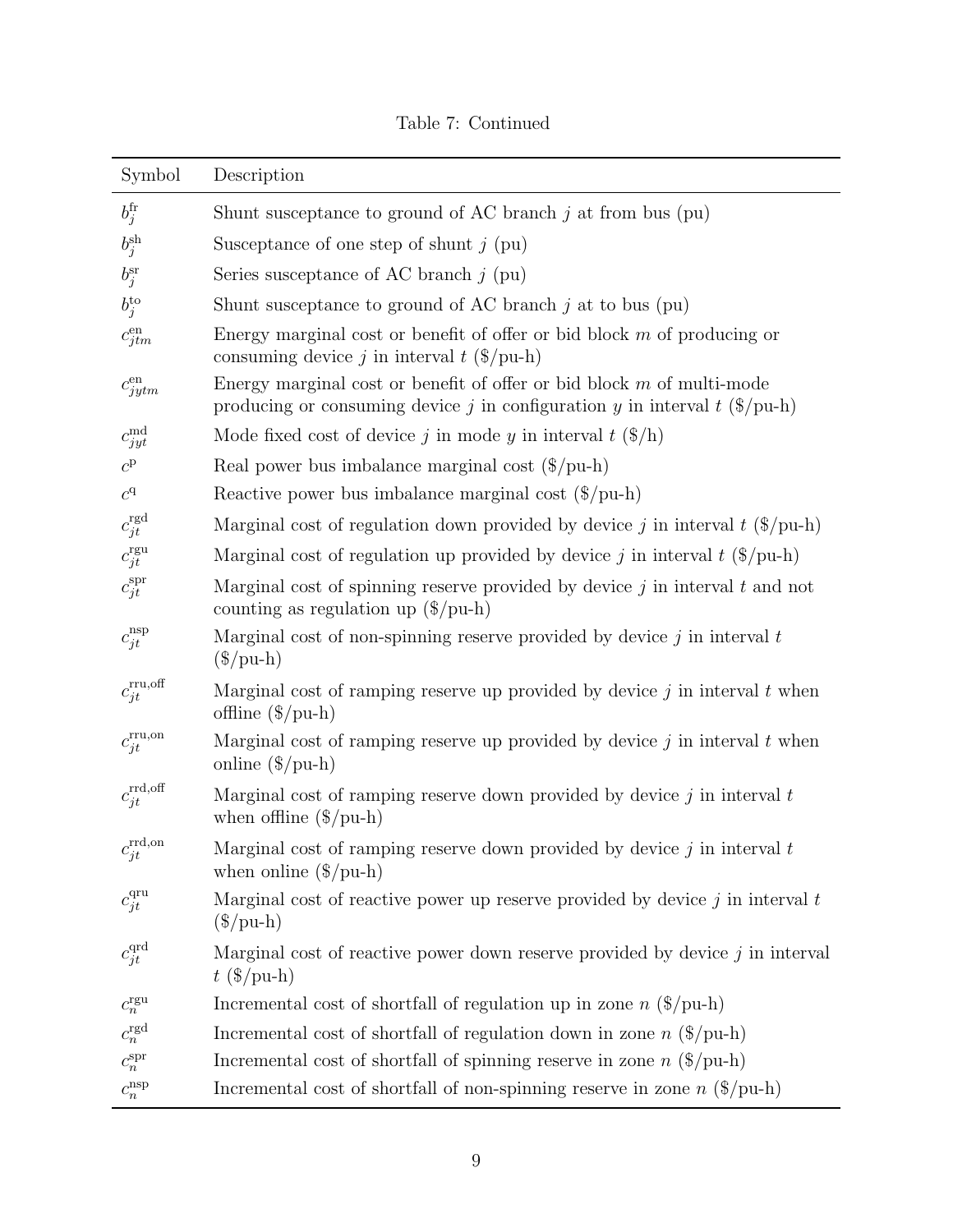|  | Table 7: Continued |
|--|--------------------|
|--|--------------------|

| Symbol                             | Description                                                                                                                               |
|------------------------------------|-------------------------------------------------------------------------------------------------------------------------------------------|
| $c_n^{\rm rru}$                    | Incremental cost of shortfall of ramping reserve up in zone $n$ (\$/pu-h)                                                                 |
| $c_n^{\rm rrd}$                    | Incremental cost of shortfall of ramping reserve down in zone $n$ (\$/pu-h)                                                               |
| $c_n^{\rm{qu}}$                    | Incremental cost of shortfall of reactive power reserve up in zone $n$ (\$/pu-h)                                                          |
| $c_n^{\rm qrd}$                    | Incremental cost of shortfall of reactive power reserve down in zone $n$<br>$(\$/\text{pu-h})$                                            |
| $c^{\rm s}$                        | Branch overload marginal cost $(\frac{1}{2}$ /pu-h)                                                                                       |
| $c_{jyy't}^{\rm tr}$               | Mode transition cost of device j from mode y to mode y' in interval t $(\$)$                                                              |
| $c_j^{\text{on}}$                  | Fixed cost of online status of device $j$ (\$/h)                                                                                          |
| $c_j^{\rm su}$                     | Startup cost of device $j$ (\$)                                                                                                           |
| $c_j^{\rm sd}$                     | Shutdown cost of device $j$ (\$)                                                                                                          |
| $d_t$                              | Duration of interval $t(h)$                                                                                                               |
| $d_j^{\text{dn,min}}$              | Minimum downtime of device $j(h)$                                                                                                         |
| $d_j^{\text{up,min}}$              | Minimum uptime of device $j(h)$                                                                                                           |
| $e_{w}^{\max}$                     | Maximum energy for multi-interval maximum energy constraint $w$ (pu-h)                                                                    |
| $e_w^{\rm min}$                    | Minimum energy for multi-interval minimum energy constraint $w$ (pu-h)                                                                    |
| $g_j^{\text{fr}}$                  | Shunt conductance to ground of AC branch $j$ at from bus (pu)                                                                             |
| $g_j^{\rm sr}$                     | Series conductance of AC branch $j$ (pu)                                                                                                  |
| $g_j^{\text{sh}}$                  | Conductance of one step of shunt $j$ (pu)                                                                                                 |
| $g_j^{\rm to}$                     | Shunt conductance to ground of AC branch $j$ at to bus (pu)                                                                               |
| $p_{j}^{\mathrm{dc},\mathrm{max}}$ | Maximum real power flow of DC line $j$ (pu)                                                                                               |
| $p_{jtm}^{\max}$                   | Maximum real power of offer or bid block $m$ of producing or consuming<br>device $j$ in interval $t$ (pu)                                 |
| $p_{jt}^{\max}$                    | Maximum real power of dispatchable device $j$ when online in interval $t$ (pu)                                                            |
| $p_{jyt}^{\max}$                   | Maximum real power of multi-mode dispatchable device $j$ in configuration $y$<br>in interval $t$ (pu)                                     |
| $p_{jytm}^{\max}$                  | Maximum real power of offer or bid block $m$ of multi-mode producing or<br>consuming device $j$ in configuration $y$ in interval $t$ (pu) |
| $p_{jt}^{\min}$                    | Minimum real power of dispatchable device $j$ when online in interval $t$ (pu)                                                            |
| $p_{jyt}^{\min}$                   | Minimum real power of multi-mode dispatchable device $j$ in configuration $y$<br>in interval $t$ (pu)                                     |
| $p_{jyt}^{\rm rd}$                 | Maximum ramp down rate of multi-mode dispatchable device $j$ in mode $y$ in<br>interval $t$ (pu/h)                                        |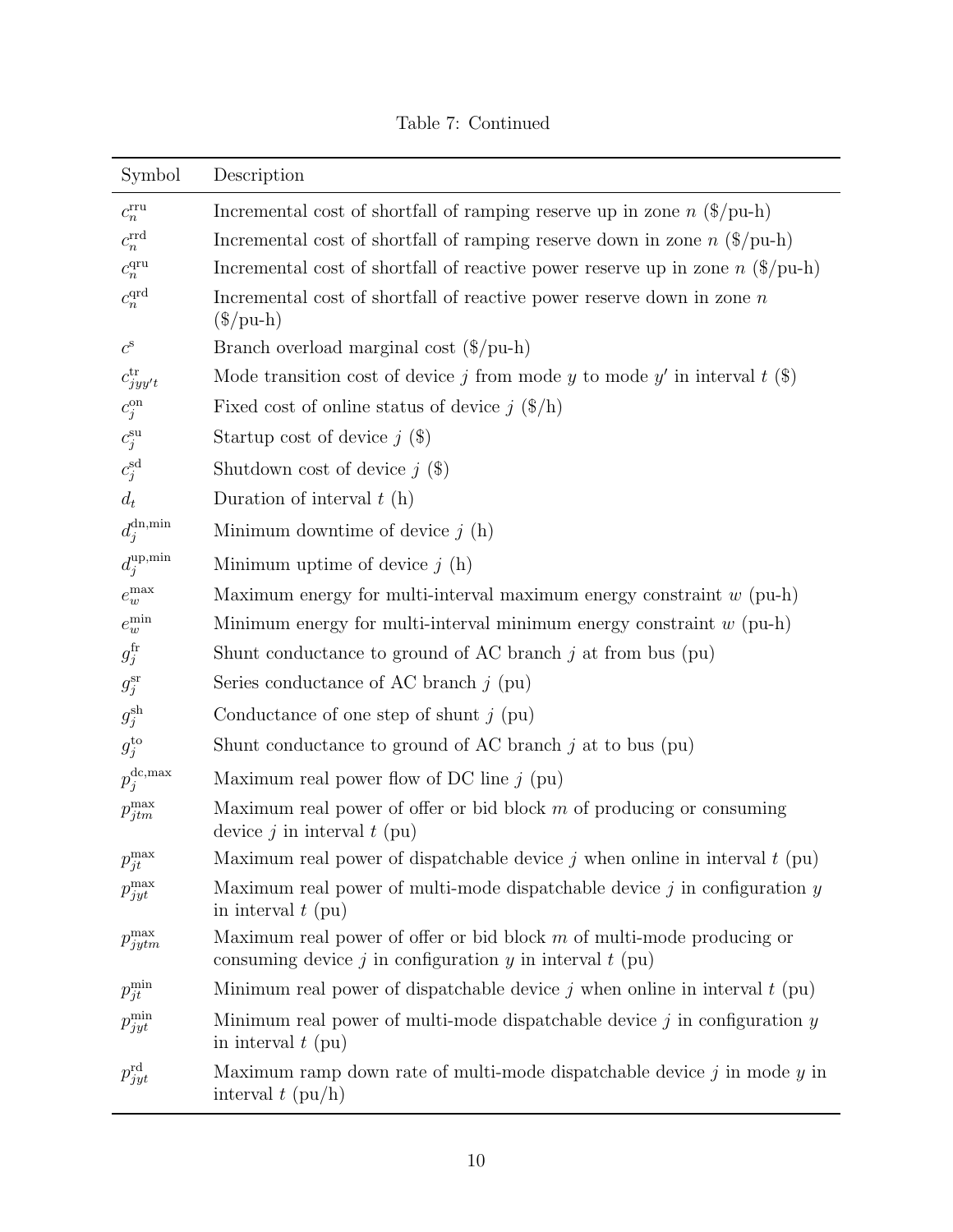|  | Table 7: Continued |
|--|--------------------|
|--|--------------------|

| Symbol                               | Description                                                                                                                                                            |
|--------------------------------------|------------------------------------------------------------------------------------------------------------------------------------------------------------------------|
| $p_{jt}^{\rm rd}$                    | Maximum ramp down rate of dispatchable device $j$ when online in interval $t$<br>$(\text{pu/h})$                                                                       |
| $p_{jt}^{\rm rd,sd}$                 | Maximum ramp down rate of dispatchable device $j$ when shutting down in<br>interval $t$ (pu/h)                                                                         |
| $p_{jyt}^{\rm ru}$                   | Maximum ramp up rate of multi-mode dispatchable device $j$ in mode $y$ in<br>interval $t$ (pu/h)                                                                       |
| $p_{jt}^{\rm ru}$                    | Maximum ramp up rate of dispatchable device $j$ when online in interval $t$<br>(pu/h)                                                                                  |
| $p_{jt}^{\mathrm{ru},{\mathrm{su}}}$ | Maximum ramp up rate of dispatchable device $j$ when starting up in interval<br>$t$ (pu/h)                                                                             |
| $p_j^0$                              | Initial real power of dispatchable device $j$ (pu)                                                                                                                     |
| $p_{jt}^{\text{rgu,max}}$            | Maximum regulation up for dispatchable device $j$ in interval $t$ (pu)                                                                                                 |
| $p_{jt}^{\rm rgd, max}$              | Maximum regulation down for dispatchable device $j$ in interval $t$ (pu)                                                                                               |
| $p_{jt}^{\rm spr, max}$              | Maximum spinning reserve for dispatchable device $j$ in interval $t$ (pu)                                                                                              |
| $p_{jt}^{\rm nsp, max}$              | Maximum non-spinning reserve for dispatchable device $j$ in interval $t$ (pu)                                                                                          |
| $p_{jt}^{\rm rru, on, max}$          | Maximum ramping reserve up for dispatchable device $j$ when online in<br>interval $t$ (pu)                                                                             |
| $p_{jt}^{\rm rru, off, max}$         | Maximum ramping reserve up for dispatchable device $j$ when offline in<br>interval $t$ (pu)                                                                            |
| $p_{jt}^{\rm rrd, on, max}$          | Maximum ramping reserve down for dispatchable device $j$ when online in<br>interval $t$ (pu)                                                                           |
| $p_{jt}^{\rm rrd, off, max}$         | Maximum ramping reserve down for dispatchable device $j$ when offline in<br>interval $t$ (pu)                                                                          |
| $p_{nt}^{\rm rru,min}$               | Exogenous ramping reserve up requirement for zone $n$ in interval $t$ (pu)                                                                                             |
| $p_{nt}^{\rm rrd,min}$               | Exogenous ramping reserve down requirement for zone n in interval $t$ (pu)                                                                                             |
| $q_{jt}^{\rm p0}$                    | Reactive power at 0 real power of dispatchable device $j$ if the device has<br>reactive power dependent on real power (pu)                                             |
| $q_{jt}^{\max,p0}$                   | Upper bound on reactive power at 0 real power of dispatchable device $j$ in<br>interval $t$ if the device has maximum reactive power dependent on real power<br>(pu)   |
| $q_{jyt}^{\max}$                     | Maximum reactive power of multi-mode device $j$ in mode $y$ in interval $t$ (pu)                                                                                       |
| $q_{jt}^{\rm min,p0}$                | Lower bound on reactive power at $0$ real power of dispatchable device $j$ in<br>interval $t$ if the device has minimum reactive power dependent on real power<br>(pu) |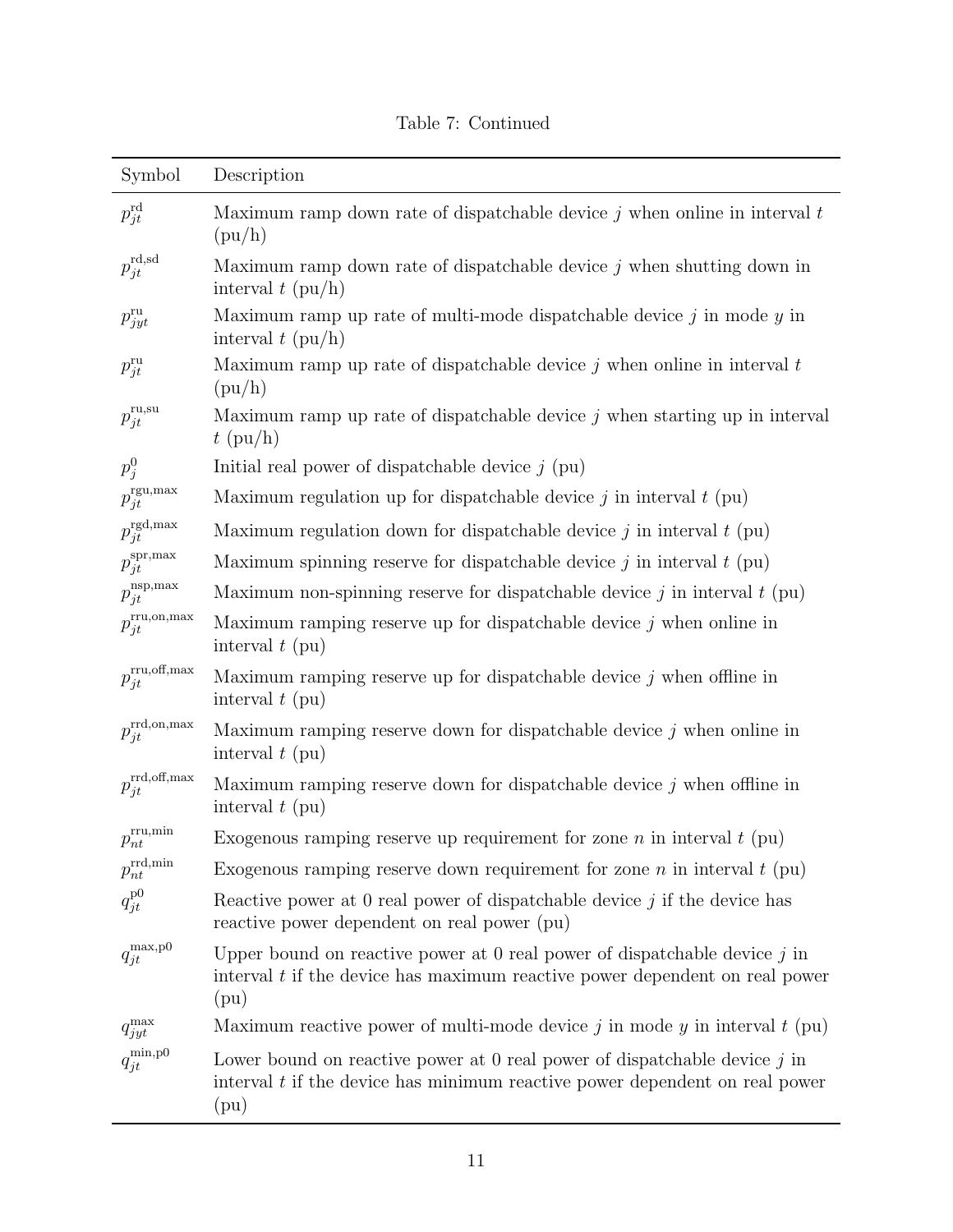|  |  | Table 7: Continued |
|--|--|--------------------|
|--|--|--------------------|

| Symbol                                         | Description                                                                                           |
|------------------------------------------------|-------------------------------------------------------------------------------------------------------|
| $q_{jyt}^{\min}$                               | Minimum reactive power of multi-mode device $j$ in mode $y$ in interval $t$ (pu)                      |
| $q_{jt}^{\max}$                                | Maximum reactive power of dispatchable device $j$ when online in interval $t$<br>(pu)                 |
| $q_{jyt}^{\max}$                               | Maximum reactive power of multi-mode device j in mode $y$ in interval $t$ (pu)                        |
| $q_{jt}^{\min}$                                | Minimum reactive power of dispatchable device $j$ when online in interval $t$<br>(pu)                 |
| $q_{jyt}^{\min}$                               | Minimum reactive power of multi-mode device j in mode $y$ in interval $t$ (pu)                        |
| $q_j^{\text{dc},\text{fr},\text{max}}$         | Maximum reactive power at from bus of DC line $j$ (pu)                                                |
| $q_j^{\text{dc},\text{to,max}}$                | Maximum reactive power at to bus of DC line $j$ (pu)                                                  |
| $q_{j}^{\mathrm{dc},\mathrm{fr},\mathrm{min}}$ | Minimum reactive power at from bus of DC line $j$ (pu)                                                |
| $q_j^{\text{dc},\text{to,min}}$                | Minimum reactive power at to bus of DC line $j$ (pu)                                                  |
| $q_{nt}^{\text{qru},\text{min}}$               | Exogenous reactive power reserve up requirement for zone <i>n</i> in interval $t$ (pu)                |
| $q_{nt}^{\text{qrd,min}}$                      | Exogenous reactive power reserve down requirement for zone $n$ in interval $t$<br>(pu)                |
| $r_j^{\rm sr}$                                 | Series resistance of AC branch $j$ (pu)                                                               |
| $s_j^{\max}$                                   | Maximum apparent power flow of branch $j$ (pu)                                                        |
| $s_j^{\text{max,ctg}}$                         | Maximum apparent power flow of branch $j$ in contingencies (pu)                                       |
| $u_{jyt}^{\mathrm{md},\mathrm{max}}$           | Upper bound on mode selection for multi-mode device $j$ mode $y$ in interval $t$<br>(binary)          |
| $u_{jyy't}^{\rm tr, max}$                      | Upper bound on mode transition for multi-mode device j transition $(yy')$ in<br>interval $t$ (binary) |
| $u_{jyt}^{\mathrm{md},\mathrm{min}}$           | Lower bound on mode selection for multi-mode device $j$ mode $y$ in interval $t$<br>(binary)          |
| $u_{jy}^{\mathrm{md},0}$                       | Initial mode selection for multi-mode device $j$ mode $y$ (binary)                                    |
| $u^{\rm tr,min}_{jyy't}$                       | Lower bound on mode transition for multi-mode device j transition $(yy')$ in<br>interval $t$ (binary) |
| $u_{jt}^{\text{on,max}}$                       | Upper bound on online status indicator for device $j$ in interval $t$ (binary)                        |
| $u_{jt}^{\text{on,min}}$                       | Lower bound on online status indicator for device $j$ in interval $t$ (binary)                        |
| $u_j^{\text{on},0}$                            | Initial on-off status of device $j$ (binary)                                                          |
| $u_{w}^{\mathrm{su},\mathrm{max}}$             | Maximum startups for multi-interval maximum startups constraint $w$<br>(integer)                      |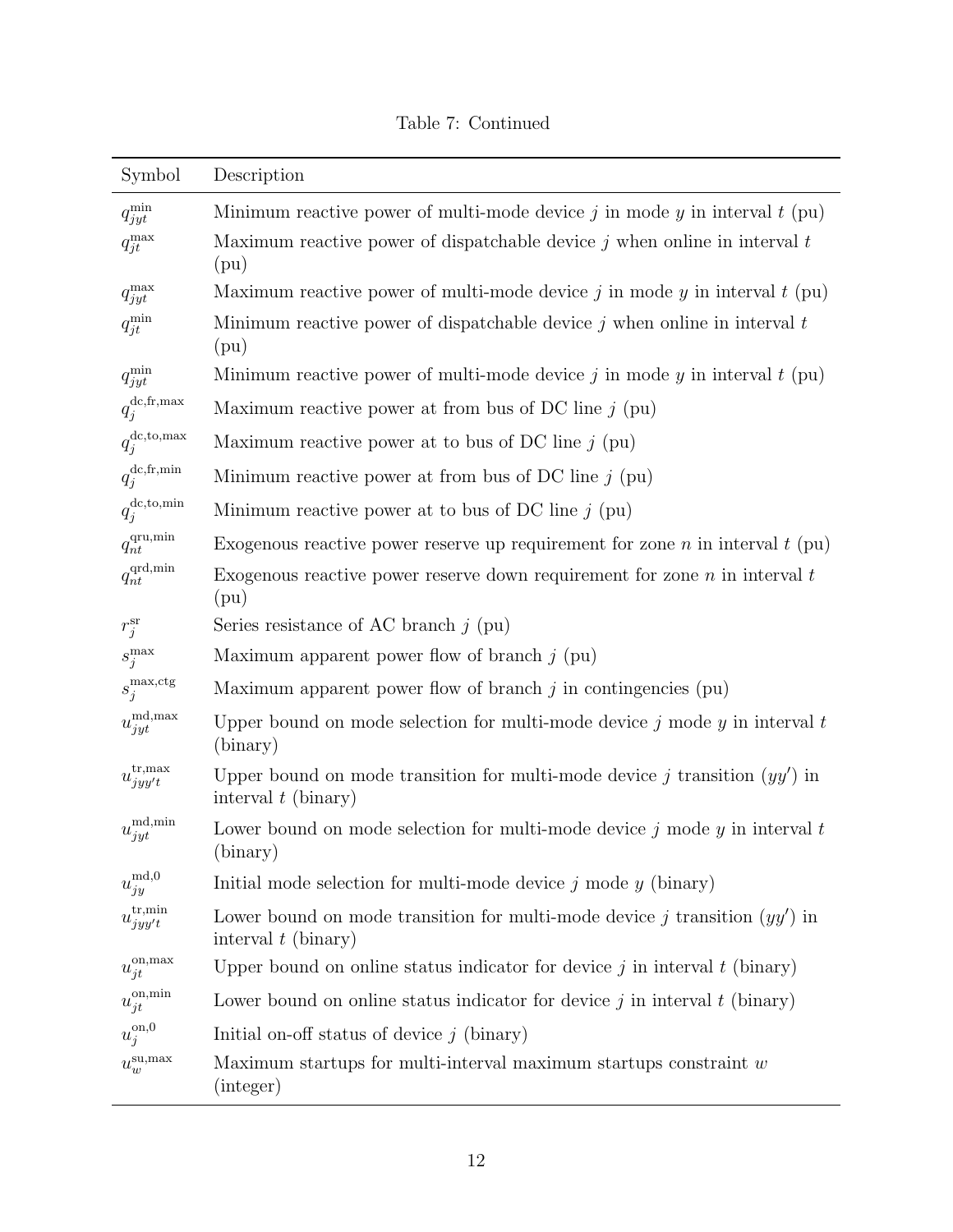|  |  | Table 7: Continued |
|--|--|--------------------|
|--|--|--------------------|

| Symbol                     | Description                                                                                                                                                                                                                 |
|----------------------------|-----------------------------------------------------------------------------------------------------------------------------------------------------------------------------------------------------------------------------|
| $u_j^{\text{sh,max}}$      | Maximum number of activated steps of shunt $j$ (integer)                                                                                                                                                                    |
| $u_j^{\mathrm{sh},\min}$   | Minimum number of activated steps of shunt $j$ (integer)                                                                                                                                                                    |
| $v_i^{\mathrm{max}}$       | Maximum voltage magnitude at bus $i$ (pu)                                                                                                                                                                                   |
| $v_i^{\rm min}$            | Minimum voltage magnitude at bus $i$ (pu)                                                                                                                                                                                   |
| $x_j^{\rm sr}$             | Series reactance of AC branch $j$ (pu)                                                                                                                                                                                      |
| $\alpha_i$                 | Participation factor of bus $i$ in resolving system real power imbalance in<br>contingencies (dimensionless)                                                                                                                |
| $\beta_{jt}$               | Sensitivity of reactive power with respect to real power of dispatchable device<br>$j$ with equality constraint linking real and reactive power in interval $t$<br>(pu/pu)                                                  |
| $\beta_{jt}^{\max}$        | Sensitivity of upper bound on reactive power with respect to real power of<br>dispatchable device $j$ with inequality constraint modeling upper bounds on<br>reactive power depending on real power in interval $t$ (pu/pu) |
| $\beta_{jt}^{\min}$        | Sensitivity of lower bound on reactive power with respect to real power of<br>dispatchable device $j$ with inequality constraint modeling upper bounds on<br>reactive power depending on real power in interval $t$ (pu/pu) |
| $\sigma_{nt}^{\rm rgd}$    | Fraction of total cleared power consumption in zone $n$ forming regulation<br>down requirement for zone $n$ interval $t$ (dimensionless)                                                                                    |
| $\sigma_{nt}^{\rm rgu}$    | Fraction of total cleared power consumption in zone $n$ forming regulation up<br>requirement for zone $n$ interval $t$ (dimensionless)                                                                                      |
| $\sigma_{nt}^{\text{spr}}$ | Fraction of largest cleared power production in zone $n$ forming spinning<br>reserve requirement for zone $n$ interval $t$ (dimensionless)                                                                                  |
| $\sigma_{nt}^{\rm nsp}$    | Fraction of largest cleared power production in zone $n$ forming non-spinning<br>reserve requirement for zone $n$ interval $t$ (dimensionless)                                                                              |
| $\tau_j^{\text{max}}$      | Maximum winding ratio of AC branch $j$ (dimensionless)                                                                                                                                                                      |
| $\tau_j^{\min}$            | Minimum winding ratio of AC branch $j$ (dimensionless)                                                                                                                                                                      |
| $\phi^{\text{max}}_j$      | Maximum phase difference of variable phase difference transformer $j$ (rad)                                                                                                                                                 |
| $\phi_j^{\min}$            | Minimum phase difference of variable phase difference transformer $j$ (rad)                                                                                                                                                 |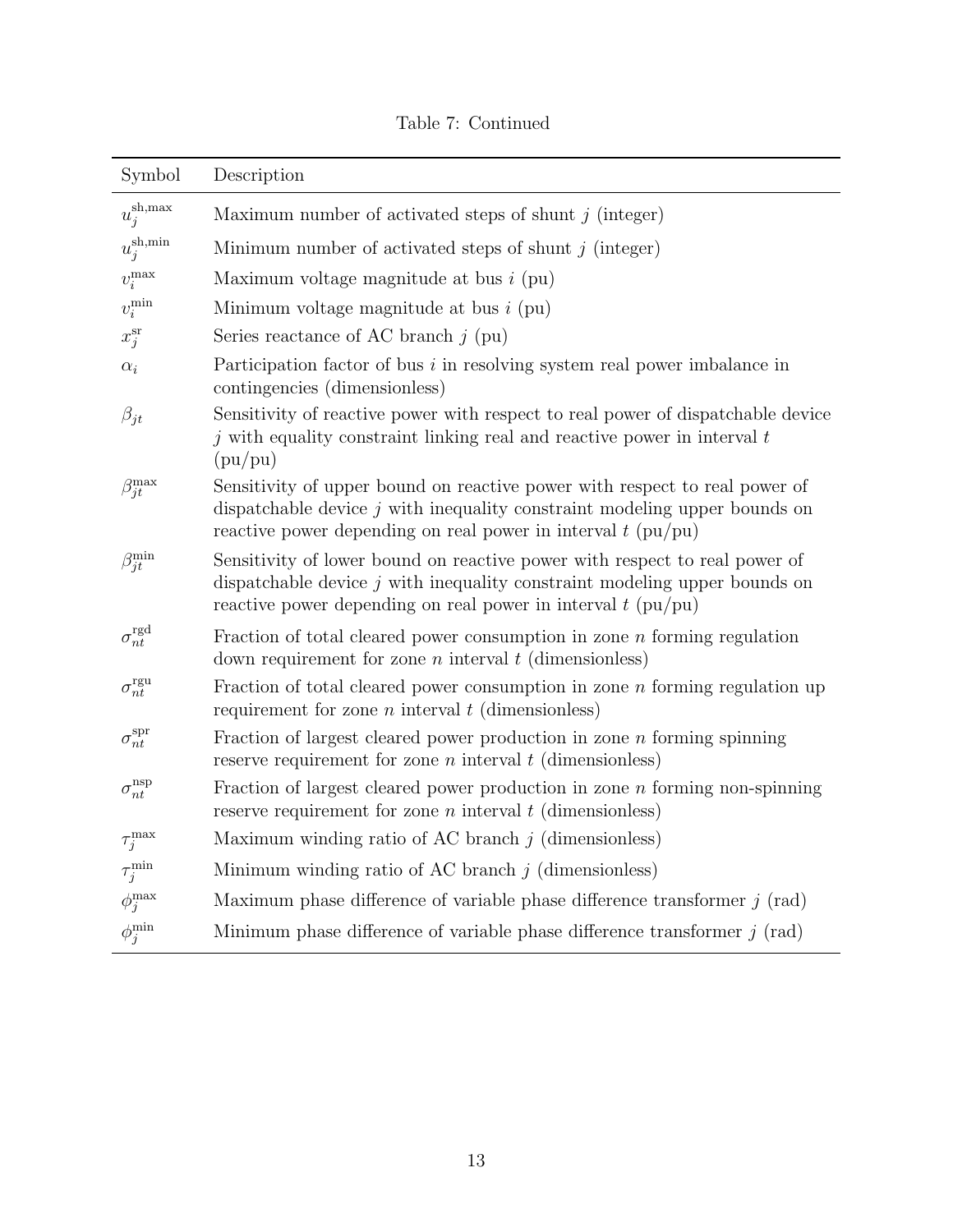<span id="page-13-0"></span>

| Symbol                           | Description                                                                                                                                                                                                           |
|----------------------------------|-----------------------------------------------------------------------------------------------------------------------------------------------------------------------------------------------------------------------|
| $b_{jt}^{\text{sh}}$             | Susceptance of shunt $j$ in interval $t$ . (pu)                                                                                                                                                                       |
| $g_{jt}^{\text{sh}}$             | Conductance of shunt $j$ in interval $t$ . (pu)                                                                                                                                                                       |
| $p_{it}$                         | Real power signed mismatch, i.e. load and other real power consumption and<br>absorption by branches and shunts, minus generation and other production, at<br>bus i in interval t. (pu)                               |
| $p_{it}^+$                       | Real power penalized mismatch, i.e. absolute value of signed mismatch, at bus<br>i in interval t. (pu)                                                                                                                |
| $p_{jt}$                         | Real power of non-branch device $j$ in interval $t$ . Oriented from the device into<br>the connection bus for producing devices and from the connection bus into the<br>device for consuming devices and shunts. (pu) |
| $p_{jtk}^{\delta}$               | Approximate change from base case value to post-contingency value of the real<br>power flow on branch j in interval t in contingency $k$ , directed from the from<br>bus to the to bus. (pu)                          |
| $p_{jtm}$                        | Real power of dispatchable device $j$ in interval $t$ in energy cost or benefit block<br>$m.$ (pu)                                                                                                                    |
| $p_{jytm}$                       | Real power of multi-mode device $j$ in energy cost or benefit block $m$ in mode $y$<br>in interval $t$ (pu)                                                                                                           |
| $p_{jt}^{\rm fr}$                | Real power at from bus of branch $j$ in interval $t$ . Oriented from the bus into<br>the device. (pu)                                                                                                                 |
| $p_{jt}^{\text{rgu}}$            | Regulation up provided by device $j$ in interval $t$                                                                                                                                                                  |
| $p_{jt}^{\rm rgd}$               | Regulation down provided by device $j$ in interval $t$                                                                                                                                                                |
| $p_{jt}^{\rm spr}$               | Spinning reserve provided by device $j$ in interval $t$                                                                                                                                                               |
| $p_{jt}^{\rm nsp}$               | Non-spinning reserve provided by device $j$ in interval $t$                                                                                                                                                           |
| $p_{jt}^{\rm{rru,on}}$           | ramping reserve up provided by device $j$ in interval $t$ when online                                                                                                                                                 |
| $p_{jt}^{\rm{rru,off}}$          | ramping reserve up provided by device $j$ in interval $t$ when offline                                                                                                                                                |
| $p_{jt}^{\rm rrd, on}$           | ramping reserve down provided by device $j$ in interval $t$ when online                                                                                                                                               |
| $p_{jt}^{\rm rrd, off}$          | ramping reserve down provided by device $j$ in interval $t$ when offline                                                                                                                                              |
| $p_{nt}^{\text{rgu,req}}$        | Regulation up requirement for reserve zone $n$ in interval $t$                                                                                                                                                        |
| $p_{nt}^{\text{rgd,req}}$        | Regulation down requirement for reserve zone $n$ in interval $t$                                                                                                                                                      |
| $p_{nt}^{\text{spr,req}}$        | Spinning reserve requirement for reserve zone $n$ in interval $t$                                                                                                                                                     |
| $p_{nt}^{\text{nsp},\text{req}}$ | Non-spinning reserve requirement for reserve zone $n$ in interval $t$                                                                                                                                                 |
| $p_{nt}^{\rm{tru,req}}$          | ramping reserve up requirement for reserve zone $n$ in interval $t$                                                                                                                                                   |
| $p_{nt}^{\text{rrd,req}}$        | ramping reserve down requirement for reserve zone $n$ in interval $t$                                                                                                                                                 |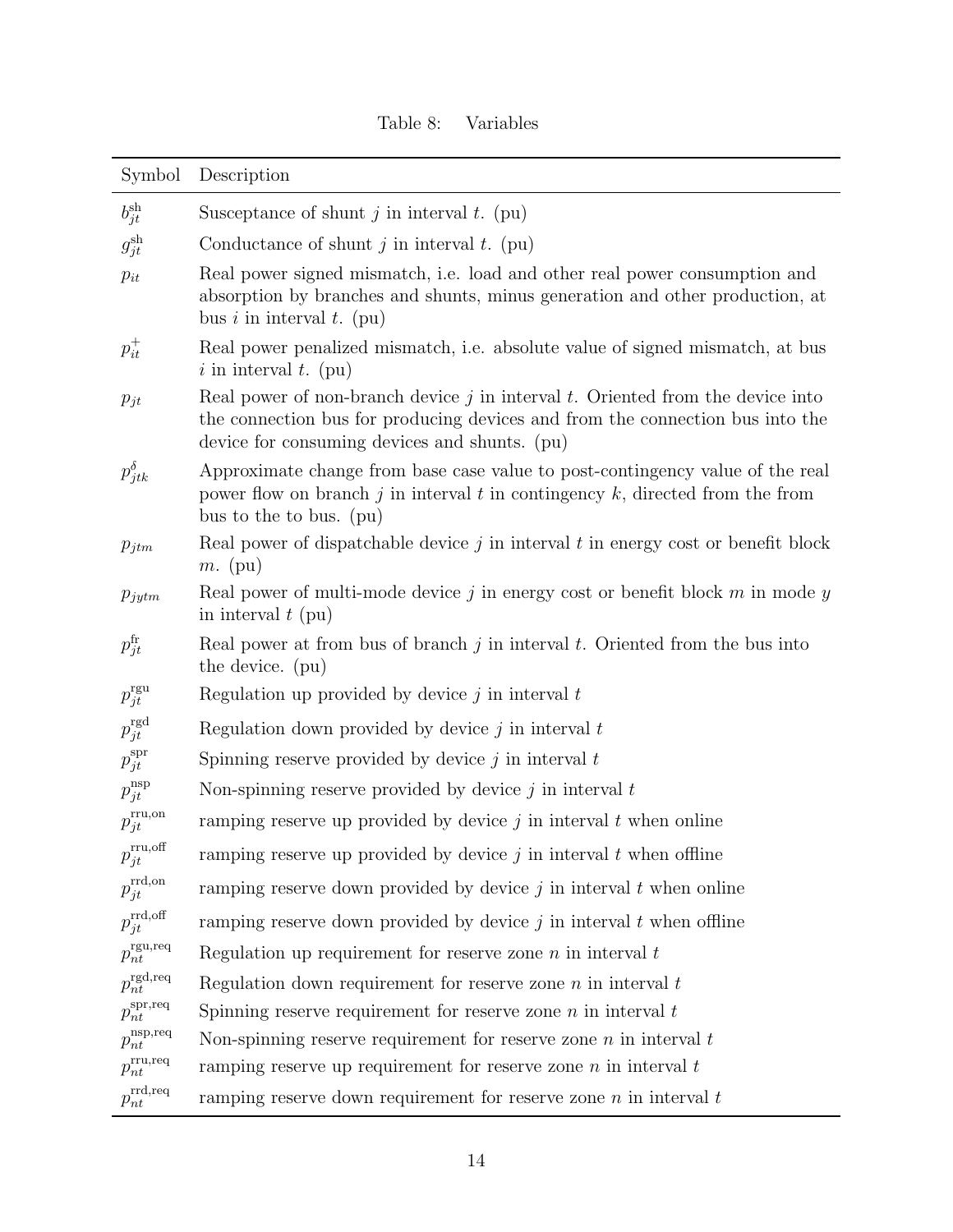## Table 8: Continued

| Symbol                    | Description                                                                                                                                                                                                               |
|---------------------------|---------------------------------------------------------------------------------------------------------------------------------------------------------------------------------------------------------------------------|
| $p_{nt}^{\text{rgu},+}$   | Regulation up shortfall for reserve zone $n$ in interval $t$                                                                                                                                                              |
| $p_{nt}^{\text{rgd},+}$   | Regulation down shortfall for reserve zone $n$ in interval $t$                                                                                                                                                            |
| $p_{nt}^{\text{spr},+}$   | Spinning reserve shortfall for reserve zone $n$ in interval $t$                                                                                                                                                           |
| $p_{nt}^{\rm nsp,+}$      | Non-spinning reserve shortfall for reserve zone $n$ in interval $t$                                                                                                                                                       |
| $p_{nt}^{\mathrm{rru},+}$ | ramping reserve up shortfall for reserve zone $n$ in interval $t$                                                                                                                                                         |
| $p_{nt}^{\rm rrd,+}$      | ramping reserve down shortfall for reserve zone $n$ in interval $t$                                                                                                                                                       |
| $p_{jt}^{to}$             | Real power at to bus of branch $j$ in interval $t$ . Oriented from the bus into the<br>device. (pu)                                                                                                                       |
| $q_{it}$                  | Reactive power signed mismatch, i.e. load and other reactive power<br>consumption and absorption by branches and shunts, minus generation and<br>other production, at bus i in interval t. (pu)                           |
| $q_{it}^+$                | Reactive power penalized mismatch, i.e. absolute value of signed mismatch, at<br>bus i in interval t. (pu)                                                                                                                |
| $q_{jt}$                  | Reactive power of non-branch device $j$ in interval $t$ . Oriented from the device<br>into the connection bus for producing devices and from the connection bus into<br>the device for consuming devices and shunts. (pu) |
| $q_{jt}^{\rm fr}$         | Reactive power at from bus of branch $j$ in interval $t$ . Oriented from the bus<br>into the device. (pu)                                                                                                                 |
| $q_{jt}^{to}$             | Reactive power at to bus of branch $j$ in interval $t$ . Oriented from the bus into<br>the device. (pu)                                                                                                                   |
| $q_{jt}^{\rm qru}$        | Reactive power up reserve provided by device $j$ in interval $t$                                                                                                                                                          |
| $q_{jt}^{\rm qrd}$        | Reactive power down reserve provided by device $j$ in interval $t$                                                                                                                                                        |
| $q_{nt}^{\rm qu,req}$     | Reactive power up reserve requirement for reserve zone $n$ in interval $t$                                                                                                                                                |
| $q_{nt}^{\text{qrd,req}}$ | Reactive power down reserve requirement for reserve zone $n$ in interval $t$                                                                                                                                              |
| $q_{nt}^{\text{qru},+}$   | Reactive power up reserve shortfall for reserve zone $n$ in interval $t$                                                                                                                                                  |
| $q_{nt}^{\text{qrd},+}$   | Reactive power down reserve shortfall for reserve zone $n$ in interval $t$                                                                                                                                                |
| $s_{jt}^+$                | Branch j apparent power overload in interval $t$ . (pu)                                                                                                                                                                   |
| $s_{jtk}^+$               | Branch <i>j</i> (approximate) apparent overload in interval <i>t</i> contingency $k$ . (pu)                                                                                                                               |
| $u_{jyt}^{\mathrm{md}}$   | Mode selection indicator, equal to 1 if multi-mode device $j$ is in mode $y$ in<br>interval $t$ . (binary)                                                                                                                |
| $u_{jyy't}^{\text{tr}}$   | Mode transition indicator, equal to 1 if multi-mode device $j$ transitions from<br>mode y to mode y' in interval t. (binary)                                                                                              |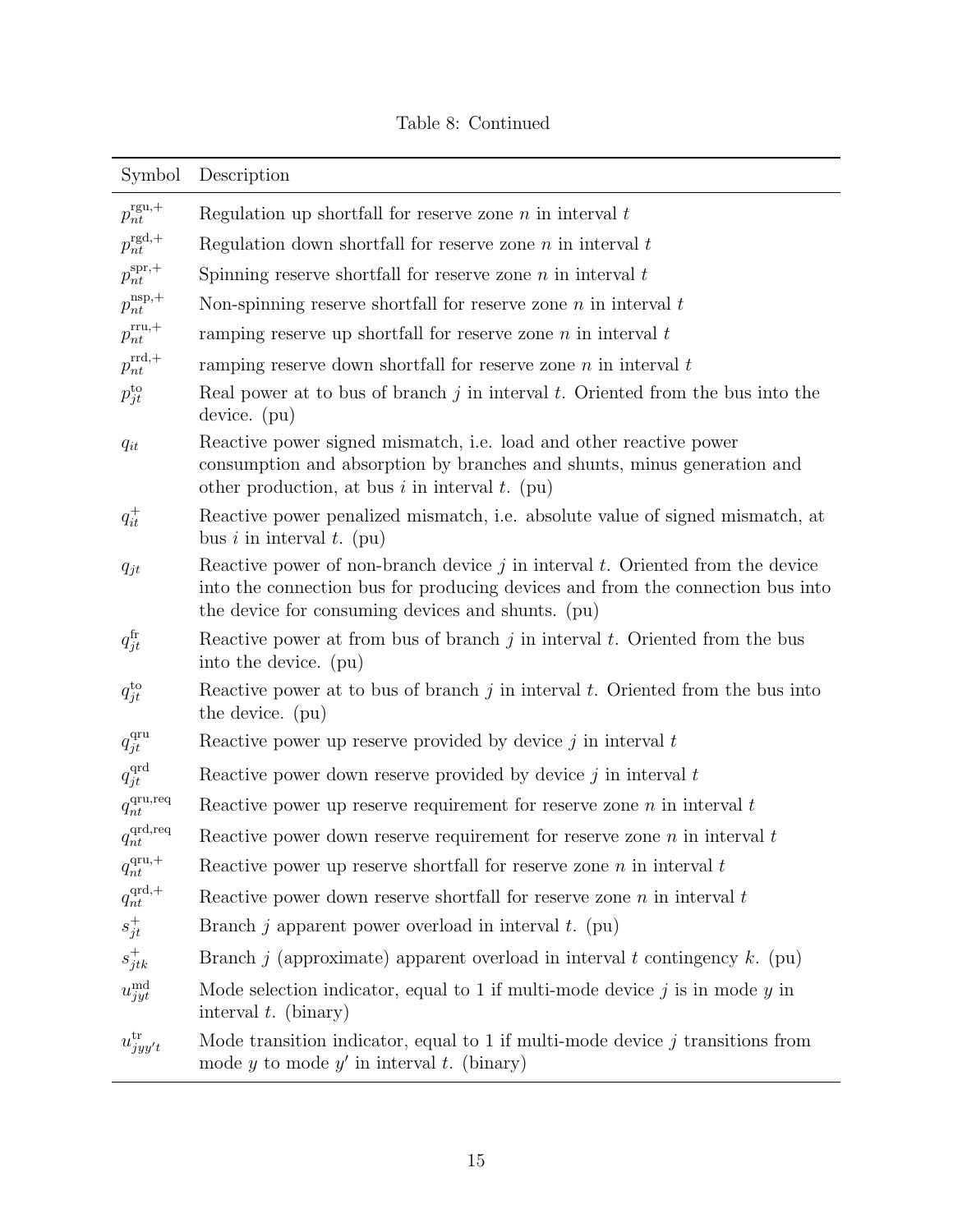## Table 8: Continued

| Symbol                  | Description                                                                                                                                                                               |
|-------------------------|-------------------------------------------------------------------------------------------------------------------------------------------------------------------------------------------|
| $u_{jt}^{\text{on}}$    | On indicator of device $j$ in interval $t$ . The value 1 indicates the device is online<br>or closed, 0 else. (binary)                                                                    |
| $u_{jt}^{\rm sd}$       | Shutdown indicator of device $j$ in interval $t$ . The value 1 indicates the device is<br>shutting down, transitioning from online to offline or from closed to open, 0<br>else. (binary) |
| $u_{jt}^{\text{sh}}$    | Number of steps activated for shunt $j$ in interval $t$ . (integer)                                                                                                                       |
| $u_{jt}^{\mathrm{su}}$  | Startup indicator of device $j$ in interval $t$ . The value 1 indicates the device is<br>starting up, transitioning from offline to online or from open to closed, 0 else.<br>(binary)    |
| $v_{it}$                | Voltage magnitude at bus $i$ in interval $t$ . (pu)                                                                                                                                       |
| $z_{jt}^{\text{md,on}}$ | Mode fixed cost incurred by multi-mode device j in interval $t$ (\$)                                                                                                                      |
| $z^{\rm ms}$            | Total maximization objective, i.e. base case plus contingencies. Net market<br>surplus, including benefits minus costs and penalties. $(\$)$                                              |
| $z_t^{\mathrm{ms}}$     | Base case market surplus objective in interval $t.$ (\$)                                                                                                                                  |
| $z_{tk}^{\rm ms}$       | Contingency market surplus objective in interval t contingency k. $(\$)$                                                                                                                  |
| $z_{jt}^{\mathrm{en}}$  | Energy cost or benefit of producing or consuming device j in interval t. $(\$)$                                                                                                           |
| $z_{jt}^{\rm on}$       | Online status cost of device j in interval t. $(\$)$                                                                                                                                      |
| $z^{\rm p}_{it}$        | Real power mismatch cost of bus i in interval t. $(\$)$                                                                                                                                   |
| $z^{\mathrm{q}}_{it}$   | Reactive power mismatch cost of bus i in interval t. $(\$)$                                                                                                                               |
| $z_{jt}^{\rm sd}$       | Shutdown cost of device j in interval t. $(\$)$                                                                                                                                           |
| $z_{jt}^{\rm su}$       | Startup cost of device j in interval t. $(\$)$                                                                                                                                            |
| $z_{jt}^{\rm s}$        | Branch overload cost of branch j in interval t. $(\$)$                                                                                                                                    |
| $z_{jtk}^{\rm s}$       | Branch overload cost of branch j in interval t. $(\$)$                                                                                                                                    |
| $z_{jt}^{\rm tr}$       | Mode transition cost incurred by configuration device j in interval $t$ (\$)                                                                                                              |
| $z_{jt}^{\text{rgu}}$   | Cost of Regulation up provided by device j in interval $t$ (\$)                                                                                                                           |
| $z_{jt}^{\rm rgd}$      | Cost of Regulation down provided by device j in interval $t$ (\$)                                                                                                                         |
| $z_{jt}^{\rm spr}$      | Cost of Spinning reserve provided by device $j$ in interval $t$ and not counting as<br>regulation up $(\$)$                                                                               |
| $z_{jt}^{\rm nsp}$      | Cost of Non-spinning reserve provided by device j in interval $t$ (\$)                                                                                                                    |
| $z_{jt}^{\rm rru}$      | Cost of ramping reserve up provided by device j in interval $t$ (\$)                                                                                                                      |
| $z_{jt}^{\rm rrd}$      | Cost of ramping reserve down provided by device j in interval $t$ (\$)                                                                                                                    |
| $z_{jt}^{\rm qru}$      | Cost of Reactive power up reserve provided by device j in interval $t$ (\$)                                                                                                               |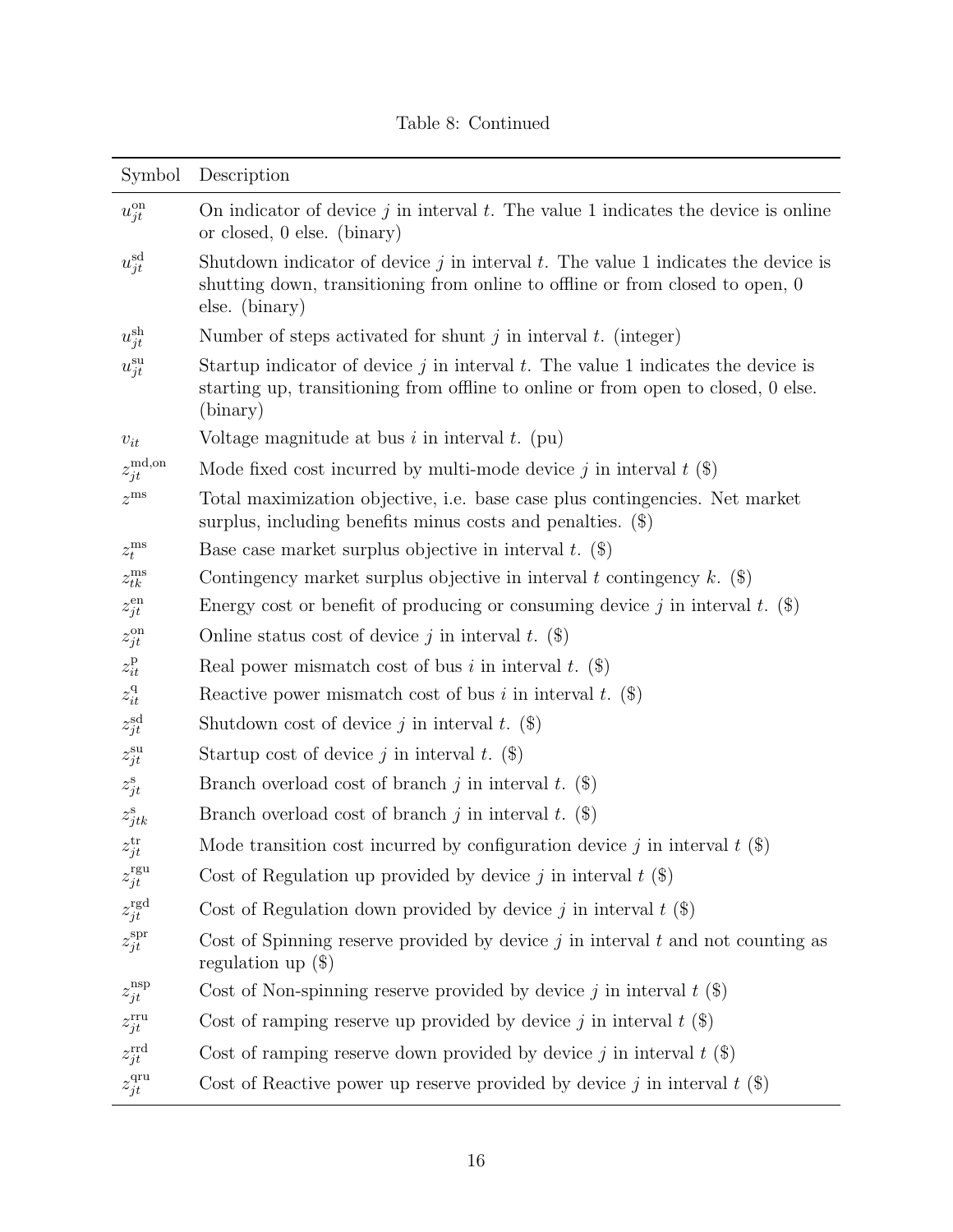#### Table 8: Continued

| Symbol                  | Description                                                                                                                              |
|-------------------------|------------------------------------------------------------------------------------------------------------------------------------------|
| $z_{jt}^{\rm qrd}$      | Cost of Reactive power down reserve provided by device j in interval $t$ (\$)                                                            |
| $z_{nt}^{\text{rgu}}$   | Regulation up shortfall penalty for reserve zone <i>n</i> in interval $t$ (\$)                                                           |
| $z_{nt}^{\text{rgd}}$   | Regulation down shortfall penalty for reserve zone <i>n</i> in interval $t$ (\$)                                                         |
| $z_{nt}^{\text{spr}}$   | Spinning reserve shortfall penalty for reserve zone <i>n</i> in interval $t$ (\$)                                                        |
| $z_{nt}$ <sup>nsp</sup> | Non-spinning reserve shortfall penalty for reserve zone <i>n</i> in interval $t$ ( $\hat{\mathbf{s}}$ )                                  |
| $z_{nt}^{\text{rru}}$   | ramping reserve up shortfall penalty for reserve zone <i>n</i> in interval $t$ (\$)                                                      |
| $z_{nt}^{\rm rrd}$      | ramping reserve down shortfall penalty for reserve zone n in interval t $(\$)$                                                           |
| $z_{nt}^{\text{qru}}$   | Reactive power up reserve shortfall penalty for reserve zone n in interval $t$ (\$)                                                      |
| $z_{nt}^{\text{qrd}}$   | Reactive power down reserve shortfall penalty for reserve zone $n$ in interval $t$<br>$(\$)$                                             |
| $\theta_{it}$           | Voltage angle at bus $i$ in interval $t$ . (rad)                                                                                         |
| $\theta_{itk}^{\delta}$ | Approximate change from base case value to post-contingency value of the<br>voltage angle at bus i in interval t in contingency k. (rad) |
| $\tau_{jt}$             | Winding ratio of AC branch $j$ in interval $t$ . (dimensionless)                                                                         |
| $\phi_{jt}$             | Phase difference of AC branch $j$ in interval $t$ . (rad)                                                                                |

## <span id="page-16-0"></span>2 Formulation constraints

#### <span id="page-16-1"></span>2.1 Market surplus objective

Total market surplus objective for maximization. Includes benefits minus costs and penalties, base case and contingencies.

$$
z^{\rm ms} = \sum_{t \in T} (z_t^{\rm ms} + \min_{k \in K} z_{tk}^{\rm ms} + 1/|K| \sum_{k \in K} z_{tk}^{\rm ms})
$$
(1)

Market surplus, i.e. in the base case. When a distinction between base case and contingencies is not specified, base case is implied, except if explicitly indicated otherwise.

$$
z_t^{\text{ms}} = \sum_{j \in J^{\text{cs}}} z_{jt}^{\text{en}} - \sum_{j \in J^{\text{pr}}} z_{jt}^{\text{en}} - \sum_{j \in J} (z_{jt}^{\text{on}} + z_{jt}^{\text{su}} + z_{jt}^{\text{sd}}) - \sum_{j \in J^{\text{md}}} (z_{jt}^{\text{md}} + z_{jt}^{\text{tr}}) - \sum_{j \in J^{\text{br}}} z_{jt}^{\text{s}}
$$

$$
- \sum_{j \in J^{\text{ds}}} (z_{jt}^{\text{rgu}} + z_{jt}^{\text{rgd}} + z_{jt}^{\text{spr}} + z_{jt}^{\text{nsp}} + z_{jt}^{\text{rru}} + z_{jt}^{\text{rrd}} + z_{jt}^{\text{qru}} + z_{jt}^{\text{qrd}}) - \sum_{i \in I} (z_{it}^{\text{p}} + z_{it}^{\text{q}})
$$

$$
- \sum_{n \in N^{\text{p}}} (z_{nt}^{\text{rgu}} + z_{nt}^{\text{rgd}} + z_{nt}^{\text{srp}} + z_{nt}^{\text{nsp}} + z_{nt}^{\text{rru}} + z_{nt}^{\text{rrd}}) - \sum_{n \in N^{\text{q}}} (z_{nt}^{\text{qru}} z_{nt}^{\text{qrd}}) \ \forall t \in T \tag{2}
$$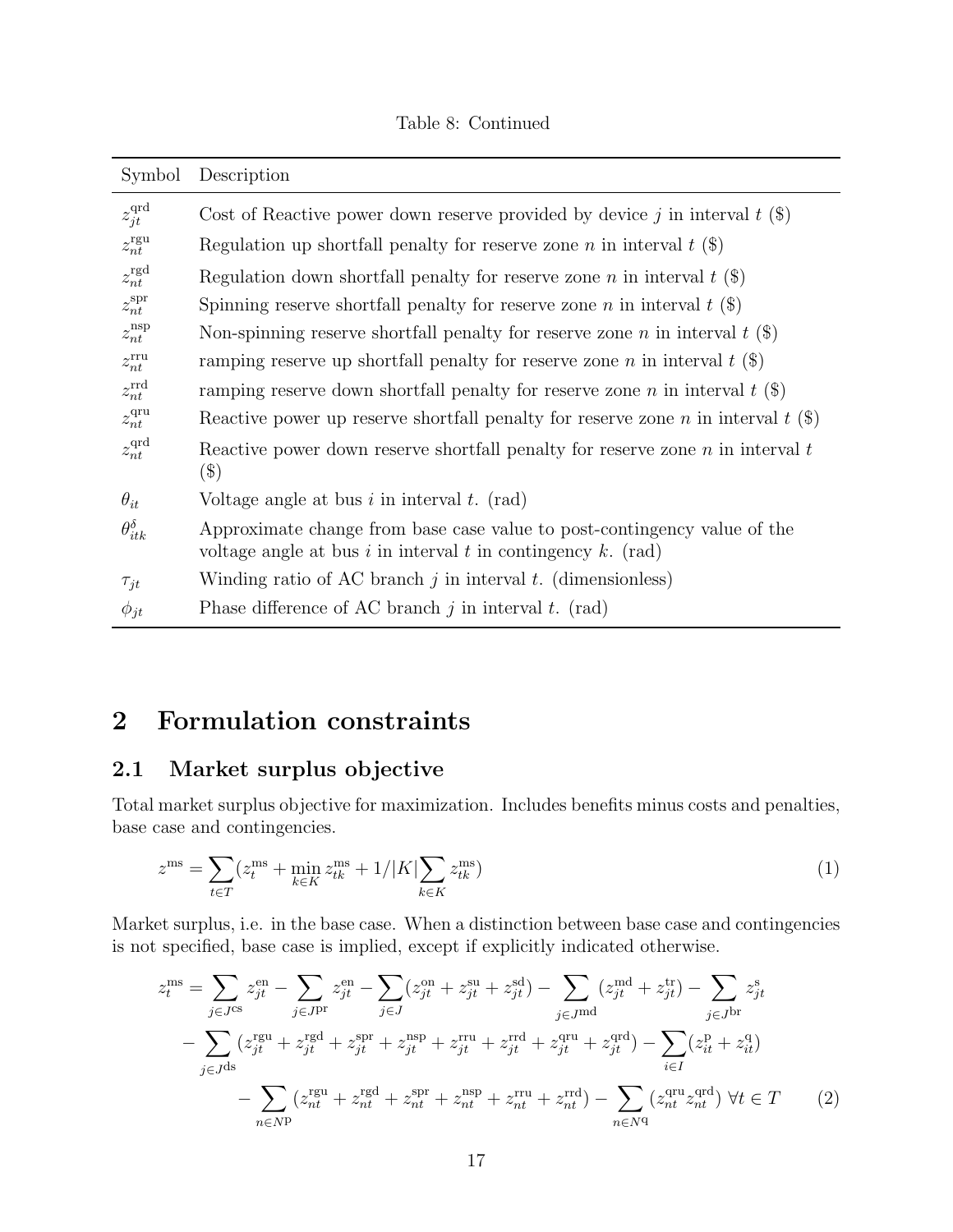Post-contingency market surplus includes branch limit overload costs.

$$
z_{tk}^{\text{ms}} = -\sum_{j \in J^{\text{br}}} z_{jtk}^{\text{s}} \ \forall t \in T, k \in K \tag{3}
$$

#### <span id="page-17-0"></span>2.2 Bus power mismatch and penalized mismatch definitions

For each bus i and each interval t, the penalized real and reactive power mismatches  $p_{it}^{\dagger}$  and  $q_{it}^{+}$  are the absolute values of the mismatches  $p_{it}$  and  $q_{it}$ :

$$
p_{it}^+ \ge p_{it} \ \forall t \in T, i \in I \tag{4}
$$

$$
p_{it}^{+} \ge -p_{it} \,\,\forall t \in T, i \in I \tag{5}
$$

$$
q_{it}^+ \ge q_{it} \ \forall t \in T, i \in I \tag{6}
$$

$$
q_{it}^+ \ge -q_{it} \ \forall t \in T, i \in I \tag{7}
$$

## <span id="page-17-1"></span>2.3 Bus power mismatch penalty

For each bus i and interval t the bus real and reactive power mismatch penalties  $z_{it}^{\mathrm{p}}$  and  $z_{it}^{\mathrm{q}}$ it are given by linear penalty functions of the penalized mismatches:

$$
z_{it}^{\mathrm{p}} = d_t c^{\mathrm{p}} p_{it}^+ \ \forall t \in T, i \in I \tag{8}
$$

$$
z_{it}^{\mathbf{q}} = d_t c^{\mathbf{q}} q_{it}^+ \ \forall t \in T, i \in I \tag{9}
$$

## <span id="page-17-2"></span>2.4 Real and reactive power balance

For each bus  $i$  and each interval  $t$ , real and reactive power balance are enforced by:

<span id="page-17-3"></span>
$$
\sum_{j \in J_i^{\text{cs}}} p_{jt} + \sum_{j \in J_i^{\text{sh}}} p_{jt} + \sum_{j \in J_i^{\text{fr}}} p_{jt}^{\text{fr}} + \sum_{j \in J_i^{\text{to}}} p_{jt}^{\text{to}} = \sum_{j \in J_i^{\text{pr}}} p_{jt} + p_{it} \ \forall t \in T, i \in I
$$
\n(10)

<span id="page-17-4"></span>
$$
\sum_{j \in J_i^{\text{cs}}} q_{jt} + \sum_{j \in J_i^{\text{sh}}} q_{jt} + \sum_{j \in J_i^{\text{fr}}} q_{jt}^{\text{fr}} + \sum_{j \in J_i^{\text{to}}} q_{jt}^{\text{to}} = \sum_{j \in J_i^{\text{pr}}} q_{jt} + q_{it} \ \forall t \in T, i \in I
$$
\n(11)

In Eqs.  $(10)$  and  $(11)$  power withdrawals at bus i, including consuming devices, shunts, and branches, appear on the left, while injections, including producing devices and power mismatch, appear on the right.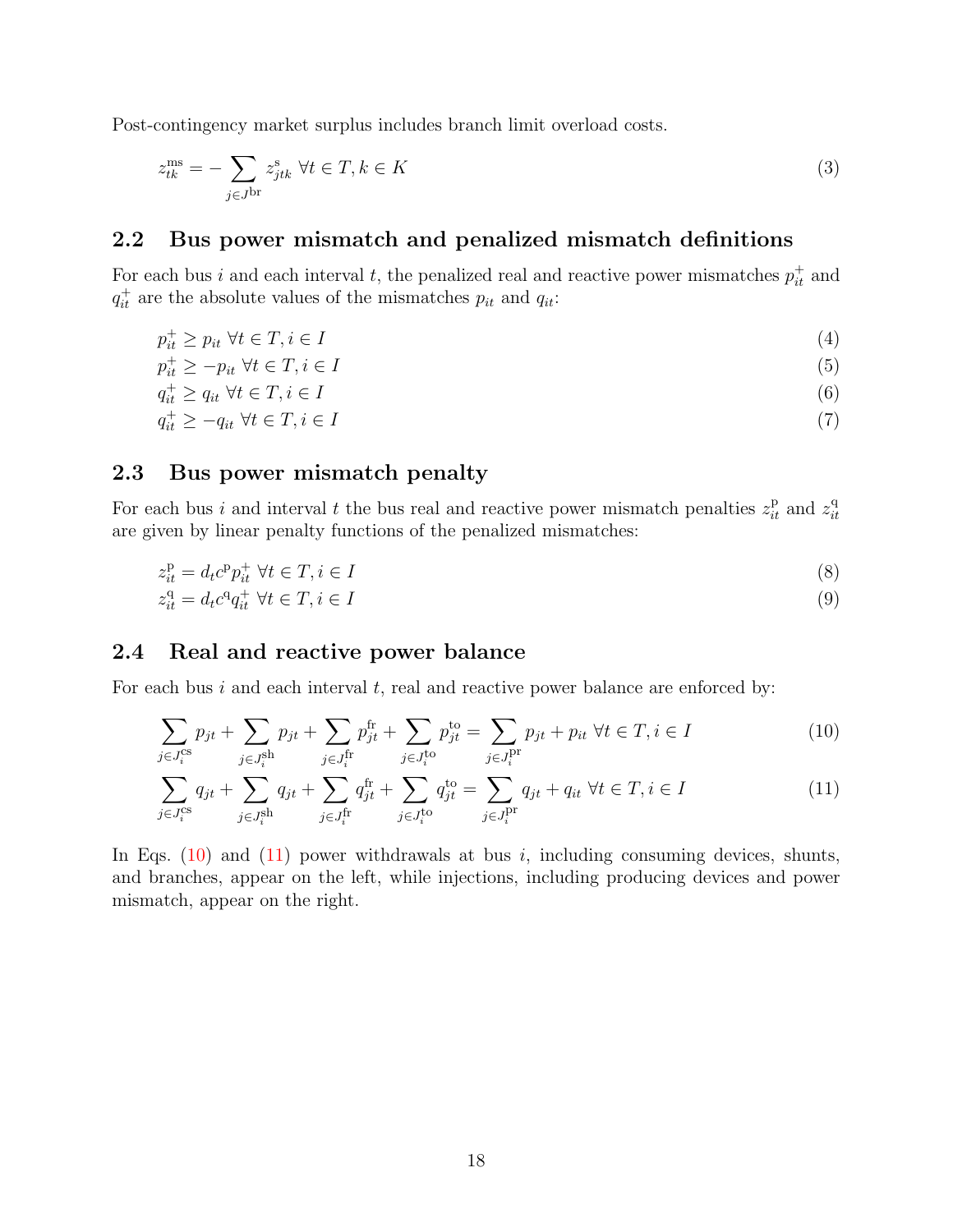## <span id="page-18-0"></span>2.5 Reserve shortfall domains

For each reserve product, in each reserve zone and time interval, a nonnegative variable represents the shortfall of procured reserve relative to the reserve requirement:

$$
p_{nt}^{\text{rgu},+} \ge 0 \,\,\forall t \in T, n \in N^{\text{p}} \tag{12}
$$

$$
p_{nt}^{\text{rgd},+} \ge 0 \,\,\forall t \in T, n \in N^{\text{p}} \tag{13}
$$

$$
p_{nt}^{\text{spr},+} \ge 0 \ \forall t \in T, n \in N^{\text{p}} \tag{14}
$$

$$
p_{nt}^{\text{nsp},+} \ge 0 \,\,\forall t \in T, n \in N^{\text{p}} \tag{15}
$$

$$
p_{nt}^{\text{rru},+} \ge 0 \,\,\forall t \in T, n \in N^{\text{p}} \tag{16}
$$

$$
p_{nt}^{\text{rrd},+} \ge 0 \ \forall t \in T, n \in N^{\text{p}} \tag{17}
$$

$$
p_{nt}^{\text{qru},+} \ge 0 \,\,\forall t \in T, n \in N^{\text{q}} \tag{18}
$$

$$
p_{nt}^{\text{qrd},+} \ge 0 \,\,\forall t \in T, n \in N^{\text{q}} \tag{19}
$$

## <span id="page-18-1"></span>2.6 Reserve shortfall penalties

Reserve shortfall penalties are given by a linear penalty function of the reserve shortfall:

$$
z_{nt}^{\text{rgu}} = d_t c_n^{\text{rgu}} p_{nt}^{\text{rgu},+} \ge 0 \ \forall t \in T, n \in N^{\text{p}} \tag{20}
$$

$$
z_{nt}^{\text{rgd}} = d_t c_n^{\text{rgd}} p_{nt}^{\text{rgd},+} \ge 0 \ \forall t \in T, n \in N^{\text{p}} \tag{21}
$$

$$
z_{nt}^{\text{spr}} = d_t c_n^{\text{spr,}} p_{nt}^{\text{spr,}} \ge 0 \ \forall t \in T, n \in N^{\text{p}} \tag{22}
$$

$$
z_{nt}^{\rm nsp} = d_t c_n^{\rm nsp} p_{nt}^{\rm nsp,+} \ge 0 \ \forall t \in T, n \in N^{\rm p}
$$
\n
$$
(23)
$$

$$
z_{nt}^{\text{rru}} = d_t c_n^{\text{rru}} p_{nt}^{\text{rru},+} \ge 0 \ \forall t \in T, n \in N^{\text{p}} \tag{24}
$$

$$
z_{nt}^{\text{rrd}} = d_t c_n^{\text{rrd}} p_{nt}^{\text{rrd},+} \ge 0 \ \forall t \in T, n \in N^{\text{p}} \tag{25}
$$

$$
z_{nt}^{\text{qru}} = d_t c_n^{\text{qru}} p_{nt}^{\text{qru},+} \ge 0 \ \forall t \in T, n \in N^{\text{q}} \tag{26}
$$

$$
z_{nt}^{\text{qrd}} = d_t c_n^{\text{qrd}} p_{nt}^{\text{qrd},+} \ge 0 \ \forall t \in T, n \in N^{\text{q}} \tag{27}
$$

#### <span id="page-18-2"></span>2.7 Reserve requirements

For each reserve product, in each zone and each interval, the reserve requirement is given by a variable that is constrained from below by either an exogenous bound given by data or an endogenous bound formed in a prescribed fashion from the power dispatch:

<span id="page-18-4"></span>
$$
p_{nt}^{\text{rgu,req}} \ge \sigma_{nt}^{\text{rgu}} \sum_{j \in J_n^{\text{cs}}} p_{jt} \ \forall t \in T, n \in N^{\text{p}} \tag{28}
$$

<span id="page-18-5"></span>
$$
p_{nt}^{\text{rgd},\text{req}} \ge \sigma_{nt}^{\text{rgd}} \sum_{j \in J_n^{\text{cs}}} p_{jt} \ \forall t \in T, n \in N^{\text{p}} \tag{29}
$$

$$
p_{nt}^{\text{spr,req}} \ge \sigma_{nt}^{\text{spr}} p_{jt} \ \forall t \in T, n \in N^{\text{p}}, j \in J_n^{\text{pr}} \tag{30}
$$

<span id="page-18-7"></span><span id="page-18-6"></span><span id="page-18-3"></span>
$$
p_{nt}^{\text{nsp}, \text{req}} \ge \sigma_{nt}^{\text{nsp}} p_{jt} \ \forall t \in T, n \in N^{\text{p}}, j \in J_n^{\text{pr}} \tag{31}
$$

 $p_{nt}^{\text{rru,req}} \geq p_{nt}^{\text{rru,min}} \ \forall t \in T, n \in N^{\text{p}}$ (32)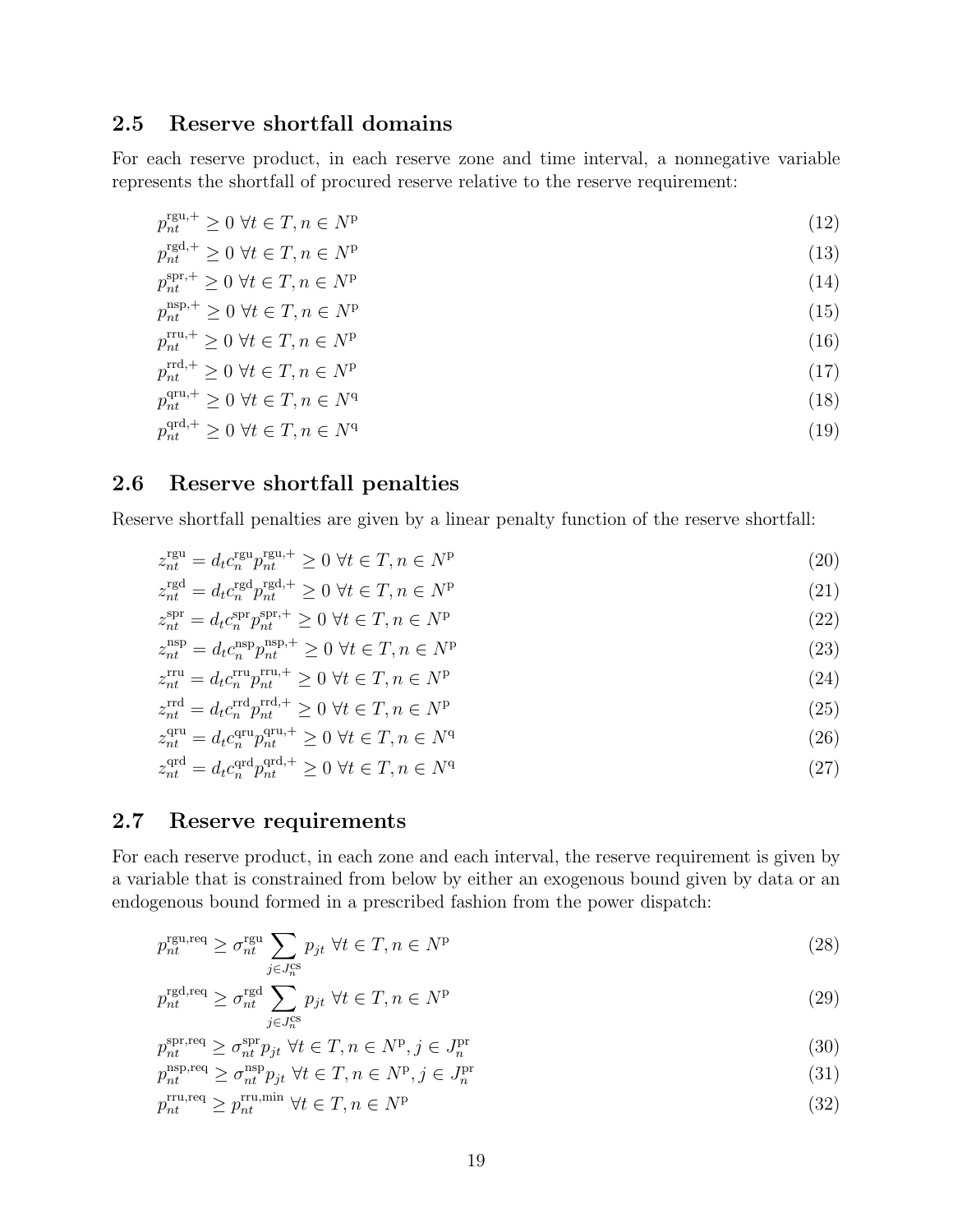$$
p_{nt}^{\text{rrd,req}} \ge p_{nt}^{\text{rrd,min}} \ \forall t \in T, n \in N^{\text{p}} \tag{33}
$$

<span id="page-19-2"></span>
$$
q_{nt}^{\text{qru,req}} \ge q_{nt}^{\text{qru,min}} \ \forall t \in T, n \in N^{\text{q}} \tag{34}
$$

$$
q_{nt}^{\text{qrd,req}} \ge q_{nt}^{\text{qrd,min}} \ \forall t \in T, n \in N^{\text{q}} \tag{35}
$$

The requirements for ramping reserve and reactive power reserve up and down are modeled exogenously in Eqs. [\(32\)](#page-18-3) to [\(35\)](#page-19-2). The requirements for regulation up and down are modeled endogenously in Eqs. [\(28\)](#page-18-4) and [\(29\)](#page-18-5) as prescribed factors of the total real power over all consuming devices. The requirements for spinning and non-spinning reserves are modeled endogenously in Eqs. [\(30\)](#page-18-6) and [\(31\)](#page-18-7) as a prescribed factors of the largest real power over all producing devices.

#### <span id="page-19-0"></span>2.8 Reserve balance

For each reserve product

$$
\sum_{j \in J_n^{\text{ds}}} p_{jt}^{\text{rgu}} + p_{nt}^{\text{rgu},+} \ge p_{nt}^{\text{rgu},\text{req}} \ \forall t \in T, n \in N^{\text{p}} \tag{36}
$$

$$
\sum_{j \in J_n^{\text{ds}}} p_{jt}^{\text{rgd},+} p_{nt}^{\text{rgd},+} \ge p_{nt}^{\text{rgd},\text{req}} \ \forall t \in T, n \in N^{\text{p}} \tag{37}
$$

$$
\sum_{j \in J_n^{\text{ds}}} (p_{jt}^{\text{rgu}} + p_{jt}^{\text{spr}}) + p_{nt}^{\text{spr},+} \ge p_{nt}^{\text{rgu,req}} + p_{nt}^{\text{spr},\text{req}} \ \forall t \in T, n \in N^{\text{p}} \tag{38}
$$

$$
\sum_{j \in J_n^{\text{ds}}} (p_{jt}^{\text{rgu}} + p_{jt}^{\text{spr}} + p_{jt}^{\text{nsp}}) + p_{nt}^{\text{nsp},+} \ge p_{nt}^{\text{rgu},\text{req}} + p_{nt}^{\text{spr},\text{req}} + p_{nt}^{\text{nsp},\text{req}} \ \forall t \in T, n \in N^{\text{p}} \tag{39}
$$

$$
\sum_{j \in J_n^{\text{ds}}} (p_{jt}^{\text{rru,on}} + p_{jt}^{\text{rru,off}}) + p_{nt}^{\text{rru,+}} \ge p_{nt}^{\text{rru,req}} \ \forall t \in T, n \in N^{\text{p}} \tag{40}
$$

$$
\sum_{j \in J_n^{\text{ds}}} (p_{jt}^{\text{rrd,on}} + p_{jt}^{\text{rrd,off}}) + p_{nt}^{\text{rrd},+} \ge p_{nt}^{\text{rrd,req}} \ \forall t \in T, n \in N^{\text{p}} \tag{41}
$$

$$
\sum_{j \in J_n^{\text{ds}}} q_{jt}^{\text{qru}} + p_{nt}^{\text{qru}, +} \ge q_{nt}^{\text{qru}, \text{req}} \ \forall t \in T, n \in N^{\text{q}} \tag{42}
$$

$$
\sum_{j \in J_n^{\text{ds}}} q_{jt}^{\text{qrd}} + p_{nt}^{\text{qrd},+} \ge q_{nt}^{\text{qrd},\text{req}} \ \forall t \in T, n \in N^{\text{q}} \tag{43}
$$

#### <span id="page-19-1"></span>2.9 Voltage limits

Voltage magnitude limits at each bus in each interval are modeled by hard constraints:

$$
v_i^{\min} \le v_{it} \le v_i^{\max} \ \forall t \in T, in \in I \tag{44}
$$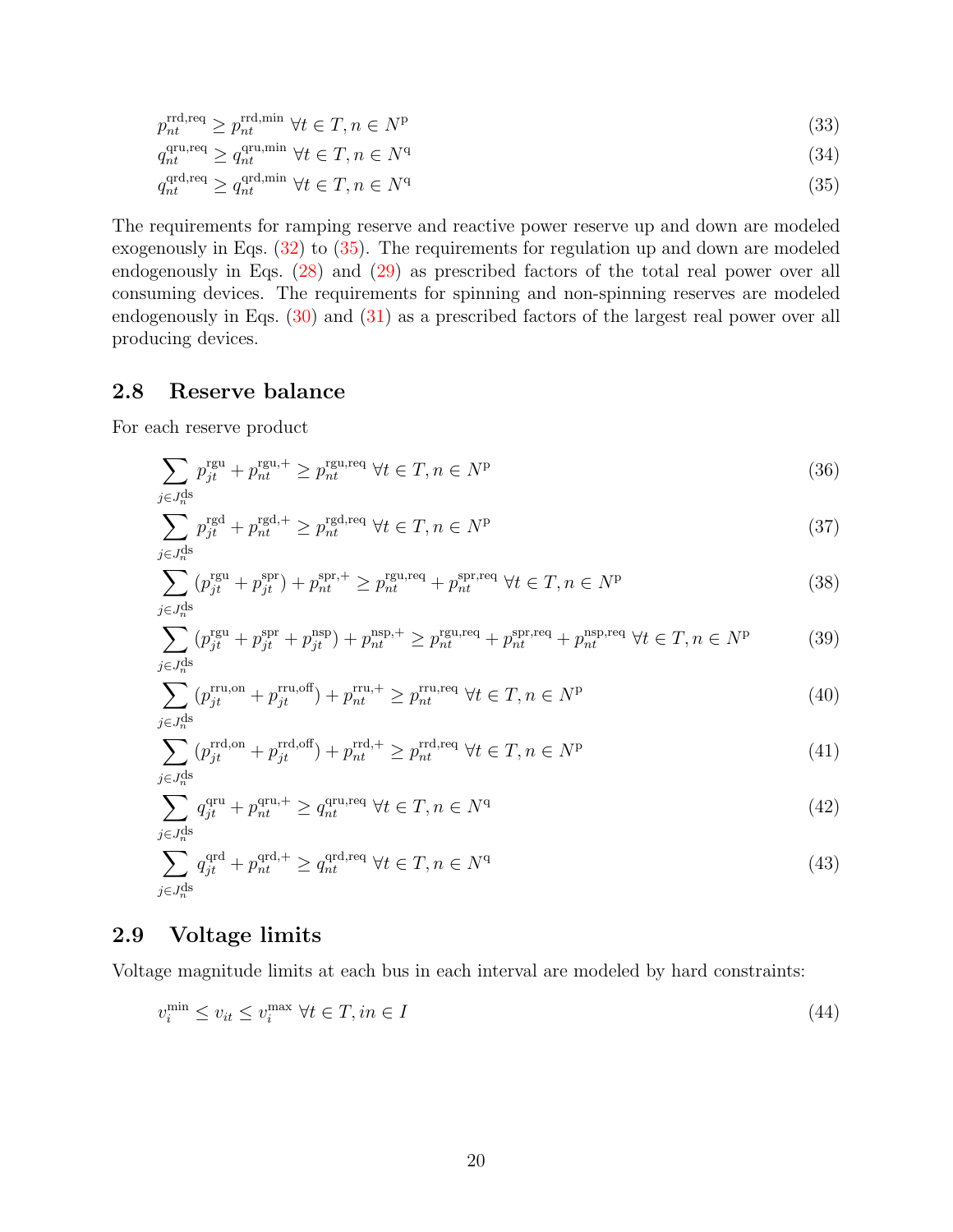## <span id="page-20-0"></span>2.10 Shunts

Shunt real and reactive power are:

$$
p_{jt} = g_{jt}^{\text{sh}} v_{it}^2 \ \forall t \in T, j \in J^{\text{sh}}, i = i_j \tag{45}
$$

$$
q_{jt} = -b_{jt}^{\text{sh}} v_{it}^2 \ \forall t \in T, j \in J^{\text{sh}}, i = i_j \tag{46}
$$

Shunt conductance and susceptance are:

$$
g_{jt}^{\text{sh}} = g_j^{\text{sh}} u_{jt}^{\text{sh}} \ \forall t \in T, j \in J^{\text{sh}} \tag{47}
$$

$$
b_{jt}^{\text{sh}} = b_j^{\text{sh}} u_{jt}^{\text{sh}} \ \forall t \in T, j \in J^{\text{sh}} \tag{48}
$$

Shunt steps integral

$$
u_{jt}^{\text{sh}} \in \{\dots, -1, 0, 1, \dots\} \,\,\forall t \in T, j \in J^{\text{sh}} \tag{49}
$$

Shunt steps bound

$$
u_j^{\text{sh,min}} u_{jt}^{\text{on}} \le u_{jt}^{\text{sh}} \le u_j^{\text{sh,max}} u_{jt}^{\text{on}} \ \forall t \in T, j \in J^{\text{sh}}
$$
\n
$$
(50)
$$

## <span id="page-20-1"></span>2.11 AC branch controls

Bounds on the AC branch controls of phase difference and winding ratio are:

$$
\phi_j^{\min} \le \phi_{jt} \le \phi_j^{\max} \ \forall t \in T, j \in J^{\text{ac}} \tag{51}
$$

$$
\tau_j^{\min} \le \tau_{jt} \le \tau_j^{\max} \ \forall t \in T, j \in J^{\text{ac}} \tag{52}
$$

## <span id="page-20-2"></span>2.12 DC lines

Bounds on DC line real and reactive power absorption at from and to buses are:

$$
-p_j^{\text{dc,max}} u_{jt}^{\text{on}} \le p_{jt}^{\text{fr}} \le p_j^{\text{dc,max}} u_{jt}^{\text{on}} \ \forall t \in T, j \in J^{\text{dc}} \tag{53}
$$

$$
-p_j^{\text{dc,max}} u_{jt}^{\text{on}} \le p_{jt}^{\text{to}} \le p_j^{\text{dc,max}} u_{jt}^{\text{on}} \ \forall t \in T, j \in J^{\text{dc}} \tag{54}
$$

$$
q_j^{\text{dc,min,fr}} u_{jt}^{\text{on}} \le q_{jt}^{\text{fr}} \le q_j^{\text{dc,max,fr}} u_{jt}^{\text{on}} \ \forall t \in T, j \in J^{\text{dc}} \tag{55}
$$

$$
q_j^{\text{dc,min,to}} u_{jt}^{\text{on}} \le q_{jt}^{\text{to}} \le q_j^{\text{dc,max,to}} u_{jt}^{\text{on}} \ \forall t \in T, j \in J^{\text{dc}} \tag{56}
$$

DC line real power losses are equal to 0:

$$
p_{jt}^{\text{fr}} + p_{jt}^{\text{to}} = 0 \ \forall t \in T, j \in J^{\text{dc}} \tag{57}
$$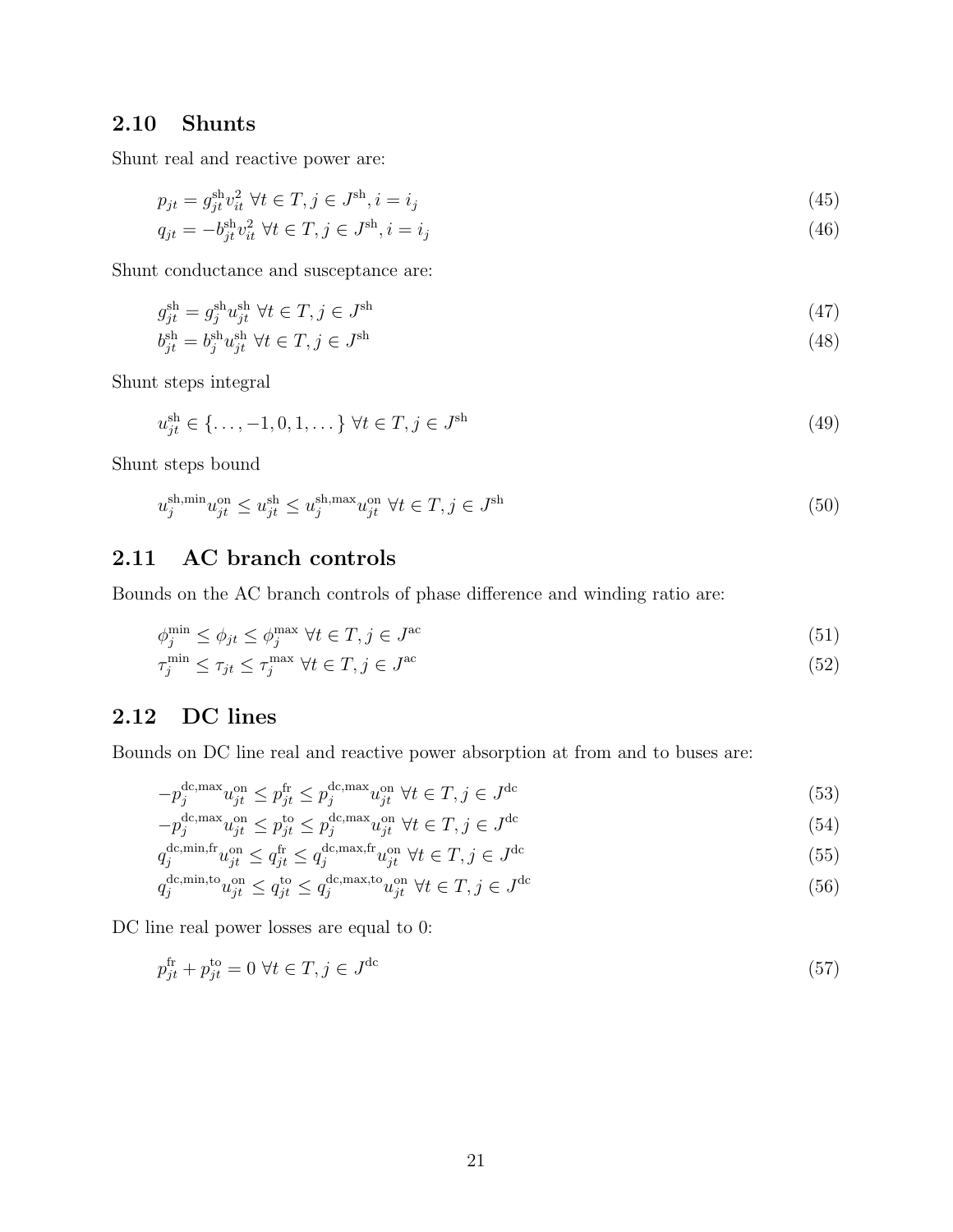#### <span id="page-21-0"></span>2.13 AC branch flows

AC branch real and reactive power flows at the from and to buses, directed from the bus into the device, are:

$$
p_{jt}^{\text{fr}} = u_{jt}^{\text{on}}((g_j^{\text{sr}} + g_j^{\text{fr}})v_{it}^2/\tau_{jt}^2 + (-g_j^{\text{sr}}\cos(\theta_{it} - \theta_{i't} - \phi_{jt}))
$$
  
\n
$$
-b_j^{\text{sr}}\sin(\theta_{it} - \theta_{i't} - \phi_{jt}))v_{it}v_{i't}/\tau_{jt}) \ \forall t \in T, j \in J^{\text{ac}}, i = i_j^{\text{fr}}, i' = i_j^{\text{to}}
$$
  
\n
$$
q_{jt}^{\text{fr}} = u_{jt}^{\text{on}}((-b_j^{\text{sr}} - b_j^{\text{fr}} - b_j^{\text{ch}}/2)v_{it}^2/\tau_{jt}^2 + (b_j^{\text{sr}}\cos(\theta_{it} - \theta_{i't} - \phi_{jt}))
$$
\n(58)

$$
-g_j^{\text{sr}} \sin(\theta_{it} - \theta_{i't} - \phi_{jt})) v_{it} v_{i't}/\tau_{jt} \ \forall t \in T, j \in J^{\text{ac}}, i = i_j^{\text{fr}}, i' = i_j^{\text{to}} \tag{59}
$$

$$
p_{jt}^{to} = u_{jt}^{on}((g_j^{sr} + g_j^{to})v_{i't}^2 + (-g_j^{sr}\cos(\theta_{it} - \theta_{i't} - \phi_{jt})) + b_j^{sr}\sin(\theta_{it} - \theta_{i't} - \phi_{jt}))v_{it}v_{i't}/\tau_{jt}) \ \forall t \in T, j \in J^{ac}, i = i_j^{fr}, i' = i_j^{to}
$$
(60)

$$
q_{jt}^{to} = u_{jt}^{on}((-b_j^{sr} - b_j^{to} - b_j^{ch}/2)v_{it'}^2 + (b_j^{sr}\cos(\theta_{it} - \theta_{i't} - \phi_{jt})+ g_j^{sr}\sin(\theta_{it} - \theta_{i't} - \phi_{jt}))v_{it}v_{i't}/\tau_{jt}) \ \forall t \in T, j \in J^{ac}, i = i_j^{fr}, i' = i_j^{to}
$$
(61)

#### <span id="page-21-1"></span>2.14 Branch overload penalties

Branch overload is modeled by a nonnegative variable  $s_{jt}^+$ , which results in a penalty  $z_{jt}^s$ appearing in the objective:

$$
0 \le s_{jt}^+ \ \forall t \in T, j \in J^{\text{br}} \tag{62}
$$

$$
z_{jt}^{\rm s} = d_t c^{\rm s} s_{jt}^+ \ \forall t \in T, j \in J^{\rm br} \tag{63}
$$

#### <span id="page-21-2"></span>2.15 Branch flow limits

Branch flow limits at from and to buses are enforced by soft constraints:

$$
((p_{jt}^{\text{fr}})^2 + (q_{jt}^{\text{fr}})^2)^{1/2} \le s_j^{\max} + s_{jt}^+ \ \forall t \in T, j \in J^{\text{br}} \tag{64}
$$

$$
((p_{jt}^{to})^2 + (q_{jt}^{to})^2)^{1/2} \le s_j^{\max} + s_{jt}^+ \ \forall t \in T, j \in J^{\text{br}} \tag{65}
$$

#### <span id="page-21-3"></span>2.16 Network connectivity requirements

In each time interval, in the base case and in each contingency, the graph consisting of all buses and in service online branches must be connected:

The bus-branch graph on  $(I, \{j \in J_t^{\text{br}} : u_{jt}^{\text{on}} = 1\})$  is connected  $\forall t \in T$  (66)

The bus-branch graph on  $(I, \{j \in J_{tk}^{\text{br}} : u_{jt}^{\text{on}} = 1\})$  is connected  $\forall t \in T, k \in K$  (67)

## <span id="page-21-4"></span>2.17 Post-contingency power flow, balance, limits

Penalty on post-contingency branch overload Post contingency branch overload is modeled by a nonnegative variable  $s_{jtk}^+$ , which results in a penalty  $z_{jtk}^s$  appearing in the objective:

$$
s_{jtk}^+ \ge 0 \ \forall t \in T, k \in K, j \in J_{tk}^{\text{br}} \tag{68}
$$

$$
z_{jtk}^{\mathrm{s}} = d_t c^{\mathrm{s}} s_{jtk}^+ \ \forall t \in T, k \in K, j \in J_{tk}^{\mathrm{br}} \tag{69}
$$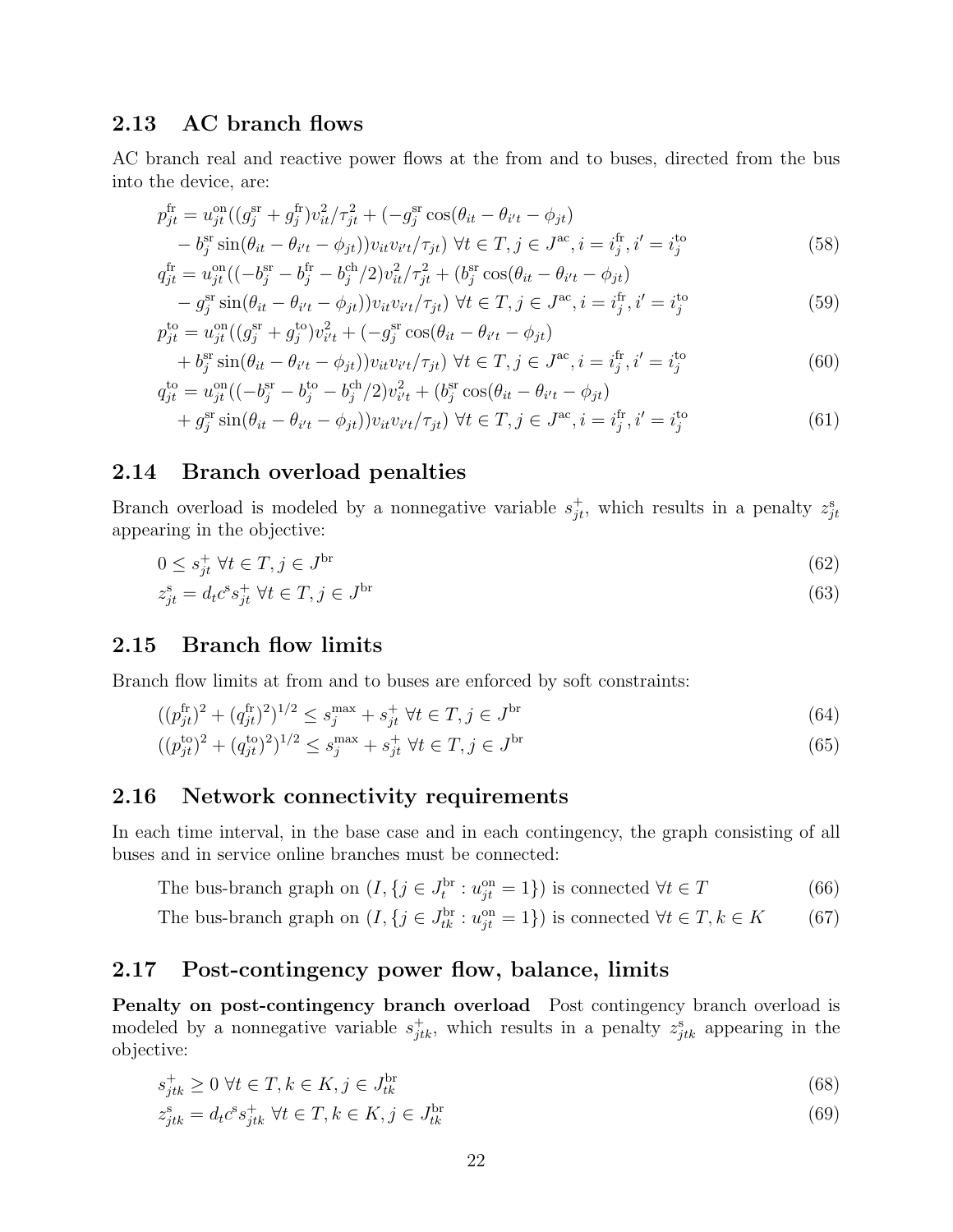Post-contingency power flow limits. We model the real power delta from the base case solution and neglect the reactive power delta. Post-contingency branch apparent power flow limits are formulated as soft second order cone constraints:

$$
((p_{jt}^{\text{fr}} + p_{jtk}^{\delta})^2 + (q_{jt}^{\text{fr}})^2)^{1/2} \le s_j^{\text{max,ctg}} + s_{jtk}^+ \ \forall t \in T, k \in K, j \in J_{tk}^{\text{br}} \tag{70}
$$

$$
((p_{jt}^{to} - p_{jtk}^{\delta})^2 + (q_{jt}^{to})^2)^{1/2} \le s_j^{\max, ctg} + s_{jtk}^+ \ \forall t \in T, k \in K, j \in J_{tk}^{\text{br}} \tag{71}
$$

Post-contingency real power flow delta DC lines remaining in service in a contingency are assumed to have no change in power flow relative to the base case:

$$
p_{jtk}^{\delta} = 0 \,\,\forall t \in T, k \in K, j \in J_{tk}^{\text{dc}} \tag{72}
$$

For AC branches, the post-contingency real power flow delta from the base case is related to the bus angle delta by a DC power flow model:

$$
p_{jtk}^{\delta} = -u_{jt}^{\text{on}} b_j^{\text{sr}} (\theta_{itk}^{\delta} - \theta_{i'tk}^{\delta}) \ \forall t \in T, k \in K, j \in J_{tk}^{\text{ac}}, i = i_j^{\text{fr}}, i' = i_j^{\text{to}} \tag{73}
$$

Balance of post-contingency real power delta Real power delta on AC branches remaining in service in a contingency redistributes lost base case power flow on branches going out of service, with a distributed slack accounting for pre-contingency losses on outaged branches:

$$
\sum_{j \in J_{tk}^{\text{out}} \cap J_{i}^{\text{fr}}} p_{jt}^{\text{fr}} + \sum_{j \in J_{tk}^{\text{out}} \cap J_{i}^{\text{to}}} p_{jt}^{\text{to}} - \alpha_{i} \sum_{j \in J_{tk}^{\text{out}}} (p_{jt}^{\text{fr}} + p_{jt}^{\text{to}})
$$
\n
$$
= \sum_{j \in J_{tk}^{\text{ac}} \cap J_{i}^{\text{fr}}} p_{jtk}^{\delta} - \sum_{j \in J_{tk}^{\text{ac}} \cap J_{i}^{\text{to}}} p_{jtk}^{\delta} \ \forall t \in T, k \in K, i \in I
$$
\n
$$
(74)
$$

### <span id="page-22-0"></span>2.18 On-off status and transitions

On indicator binary

$$
u_{jt}^{\text{on}} \in \{0, 1\} \,\,\forall t \in T, j \in J \tag{75}
$$

Startup binary

$$
u_{jt}^{\rm su} \in \{0, 1\} \,\,\forall t \in T, j \in J \tag{76}
$$

Shutdown binary

$$
u_{jt}^{\text{sd}} \in \{0, 1\} \,\,\forall t \in T, j \in J \tag{77}
$$

Devices are offline when outaged in a given time interval:

$$
u_{jt}^{\text{on}} = 0 \,\,\forall t \in T, j \in J_t^{\text{out}} \tag{78}
$$

Bounds on on-off status (must run, no run, maintenance, etc)

$$
u_{jt}^{\text{on,min}} \le u_{jt}^{\text{on}} \le u_{jt}^{\text{on,max}} \ \forall t \in T, j \in J \tag{79}
$$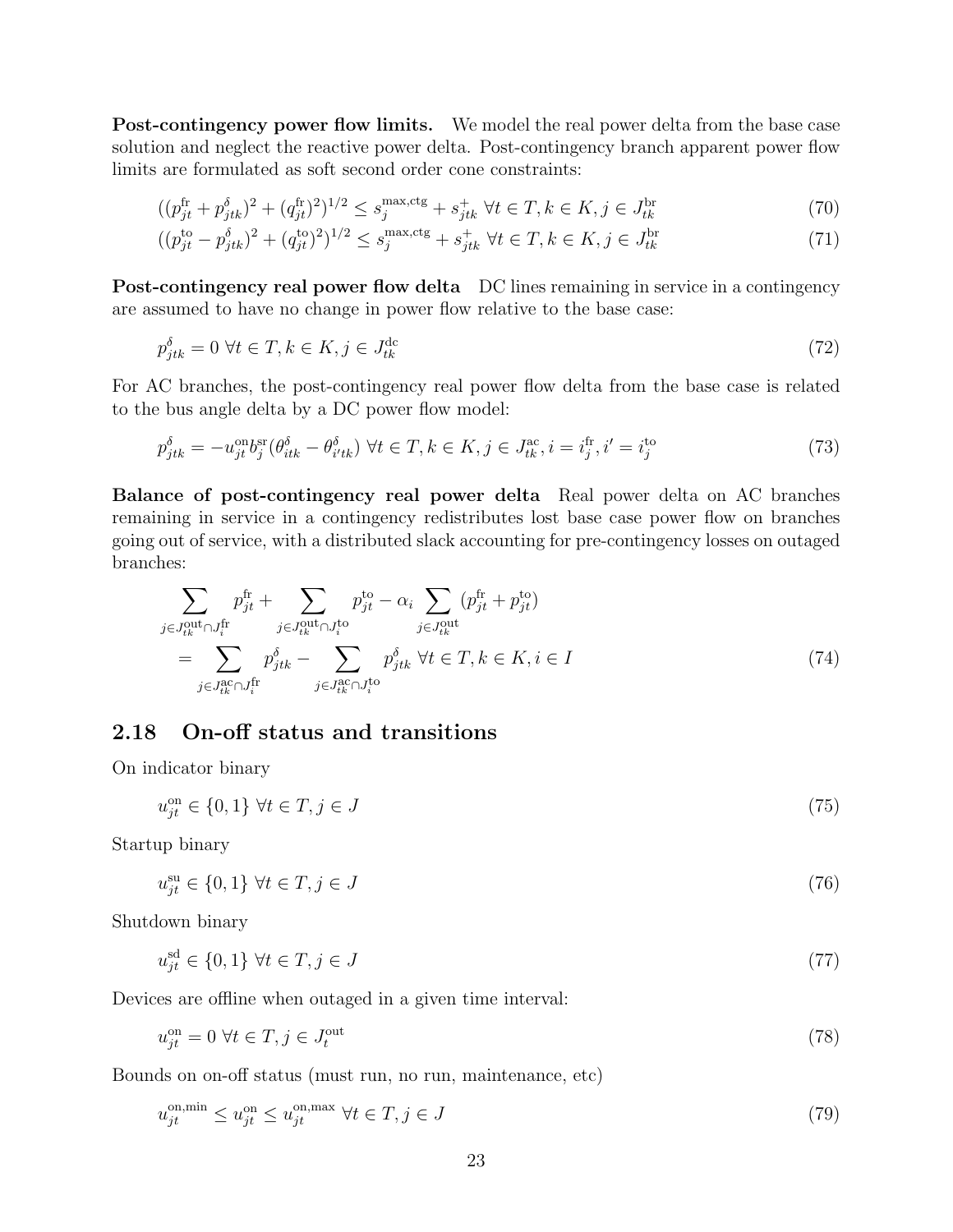On/off evolution, first time interval.

$$
u_{jt}^{\text{on}} - u_j^{\text{on},0} = u_{jt}^{\text{su}} - u_{jt}^{\text{sd}} \ \forall t = t^{\text{min}}, j \in J
$$
\n(80)

On/off evolution, after first time interval.

$$
u_{jt}^{\text{on}} - u_{j,t-1}^{\text{on}} = u_{jt}^{\text{su}} - u_{jt}^{\text{sd}} \ \forall t > t^{\min}, j \in J \tag{81}
$$

#### <span id="page-23-0"></span>2.19 On-off status and transition costs

On-off status, startup, and shutdown indicators result in costs that appear in the objective:

$$
z_{jt}^{\text{on}} = d_t c_{jt}^{\text{on}} u_{jt}^{\text{on}} \ \forall t \in T, j \in J \tag{82}
$$

$$
z_{jt}^{\rm su} = c_{jt}^{\rm su} u_{jt}^{\rm su} \ \forall t \in T, j \in J \tag{83}
$$

$$
z_{jt}^{\rm sd} = c_{jt}^{\rm sd} u_{jt}^{\rm sd} \ \forall t \in T, j \in J \tag{84}
$$

#### <span id="page-23-1"></span>2.20 Energy costs and benefits of dispatchable devices

Dispatchable device real power  $p_{jt}$  results in an objective term  $z_{jt}^{\text{en}}$  that is either a cost (for producing devices) or a benefit (for consuming devices). The value of this energy cost (or benefit) term is determined by a piecewise linear convex (or concave) cost (or benefit) function, evaluated at  $p_{jt} - p_{jt}$ . To model this relationship, we split  $p_{jt} - p_{jt}$  into offer (or bid) blocks and apply an objective coefficient to each block:

<span id="page-23-4"></span>
$$
0 \le p_{jtm} \le p_{jtm}^{\text{en,max}} \ \forall t \in T, j \in J^{\text{ds}} \setminus J^{\text{md}}, m \in M_{jt} \tag{85}
$$

$$
p_{jt} = p_{jt}^{\min} u_{jt}^{\text{on}} + \sum_{m \in M_{jt}} p_{jtm} \ \forall t \in T, j \in J^{\text{ds}} \setminus J^{\text{md}}
$$
\n
$$
(86)
$$

<span id="page-23-5"></span>
$$
z_{jt}^{\text{en}} = d_t \sum_{m \in M_{jt}} c_{jtm}^{\text{en}} p_{jtm} \ \forall t \in T, j \in J^{\text{ds}} \setminus J^{\text{md}}
$$
\n
$$
(87)
$$

Note that Eqs. [\(85\)](#page-23-4) to [\(87\)](#page-23-5) apply only to devices that are not multi-mode.

#### <span id="page-23-2"></span>2.21 Producing and consuming device power bounds

Dispatchable device real and reactive power maximum and minimum values depend on on-off status:

$$
p_{jt}^{\min} u_{jt}^{\text{on}} \le p_{jt} \le p_{jt}^{\max} u_{jt}^{\text{on}} \ \forall t \in T, j \in J^{\text{ds}}
$$
\n
$$
(88)
$$

$$
q_{jt}^{\min} u_{jt}^{\text{on}} \le q_{jt} \le q_{jt}^{\max} u_{jt}^{\text{on}} \ \forall t \in T, j \in J^{\text{ds}} \tag{89}
$$

#### <span id="page-23-3"></span>2.22 linear constraints linking device real and reactive power

Some dispatchable devices have linear constraints linking real and reactive power, enforcing either a constant marginal power factor (in Eq. [\(90\)](#page-24-5)) or a trapezoidal approximation of a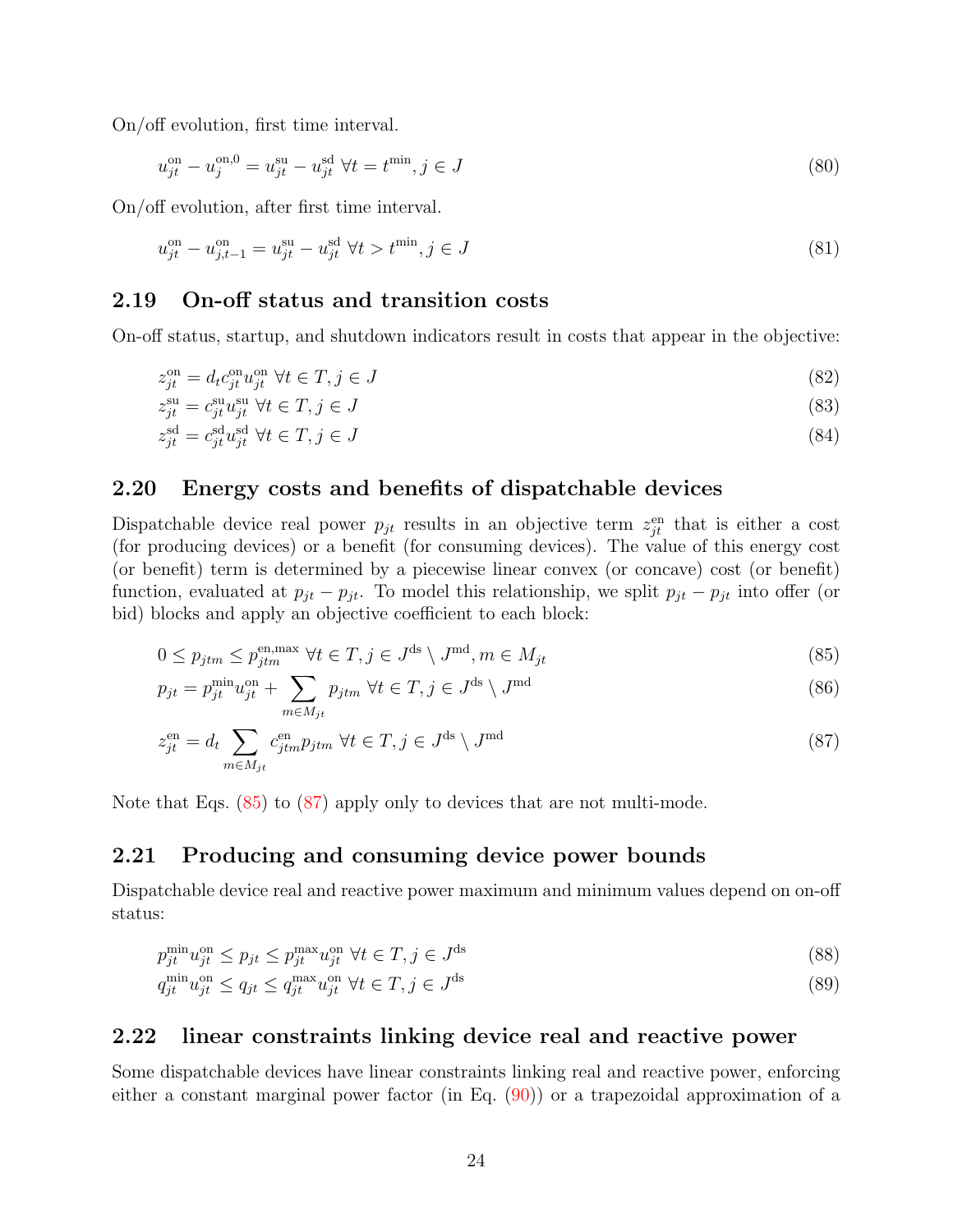reactive power capability curve (in Eqs.  $(91)$  and  $(92)$ ):

<span id="page-24-5"></span>
$$
q_{jt} = q_{jt}^{p0} + \beta_{jt} p_{jt} \ \forall t \in T, j \in J^{pqe}
$$
\n
$$
(90)
$$

$$
q_{jt} \le q_{jt}^{\max, p0} + \beta_{jt}^{\max} p_{jt} \ \forall t \in T, j \in J^{\text{pqmax}} \tag{91}
$$

<span id="page-24-7"></span><span id="page-24-6"></span>
$$
q_{jt} \ge q_{jt}^{\min, p0} + \beta_{jt}^{\min} p_{jt} \ \forall t \in T, j \in J^{\text{pqmin}} \tag{92}
$$

## <span id="page-24-0"></span>2.23 Ramping limits

Real power ramping limits depend on on-off status and startup:

$$
p_{jt} - p_j^0 \le d_t(p_{jt}^{\text{ru,max}}(u_{jt}^{\text{on}} - u_{jt}^{\text{su}}) + p_{jt}^{\text{ru,max,su}}u_{jt}^{\text{su}}) \ \forall t = t^{\text{min}}, j \in J^{\text{ds}}
$$
(93)

$$
p_{jt} - p_{j,t-1} \le d_t(p_{jt}^{\text{ru,max}}(u_{jt}^{\text{on}} - u_{jt}^{\text{su}}) + p_{jt}^{\text{ru,max,su}}u_{jt}^{\text{su}}) \,\,\forall t > t^{\min}, j \in J^{\text{ds}} \tag{94}
$$

$$
p_{jt} - p_j^0 \ge -d_t(p_{jt}^{\text{rd,max}}(1 - u_{jt}^{\text{sd}}) + p_{jt}^{\text{rd,max,sd}} u_{jt}^{\text{sd}}) \ \forall t = t^{\min}, j \in J^{\text{ds}}
$$
(95)

$$
p_{jt} - p_{j,t-1} \ge -d_t(p_{jt}^{\text{rd,max}}(1 - u_{jt}^{\text{sd}}) + p_{jt}^{\text{rd,max,sd}} u_{jt}^{\text{sd}}) \ \forall t > t^{\min}, j \in J^{\text{ds}} \tag{96}
$$

## <span id="page-24-1"></span>2.24 Limits on up/down time

Minimum downtime. If startup then no recent shutdown.

$$
u_{jt}^{\text{su}} \le 1 - \sum_{\substack{t_{jt}^{\text{min}}, \text{sd}, \text{su}_{\le t' < t}} u_{jt'}^{\text{sd}} \ \forall t \in T, t \ge t_j^{\text{min}, \text{dn}}, j \in J
$$
\n
$$
(97)
$$

Minimum uptime. If shutdown then no recent startup.

$$
u_{jt}^{\text{sd}} \le 1 - \sum_{\substack{t_{jt}^{\min,\text{su},\text{sd}} \le t' < t}} u_{jt'}^{\text{su}} \ \forall t \in T, t \ge t_j^{\min,\text{up}}, j \in J \tag{98}
$$

#### <span id="page-24-2"></span>2.25 Maximum starts over multiple intervals

$$
\sum_{\substack{t_{jw}^{\min} \le t \le t_{jw}^{\max}} \sum_{i} u_{jt}^{\supset u} \le u_{jw}^{\supset u, \max} \ \forall j \in J, w \in W_j^{\supset \max} \tag{99}
$$

## <span id="page-24-3"></span>2.26 Maximum/minimum energy over multiple intervals

$$
\sum_{\substack{t_{jw}^{\min} \le t \le t_{jw}^{\max} \\ t_{jw}^{\min}}} d_t p_{jt} \le e_{jw}^{\max} \ \forall j \in J, w \in W_j^{\text{en,max}} \tag{100}
$$

$$
\sum_{\substack{t_{jw}^{\min} \le t \le t_{jw}^{\max}} d_t p_{jt} \ge e_{jw}^{\min} \ \forall j \in J, w \in W_j^{\text{en,min}} \tag{101}
$$

#### <span id="page-24-4"></span>2.27 Mode selection and transition

Device mode selection and transition are indicated by binary variables  $u_{jyt}^{\text{md}}$  and  $u_{jyy't}^{\text{tr}}$ :

$$
u_{jyt}^{\text{md}} \in \{0, 1\} \,\,\forall t \in T, j \in J^{\text{md}}, y \in Y_j \tag{102}
$$

$$
u_{jyy't}^{\text{tr}} \in \{0, 1\} \,\,\forall t \in T, j \in J^{\text{md}}, y \in Y_j^{\text{tr}} \tag{103}
$$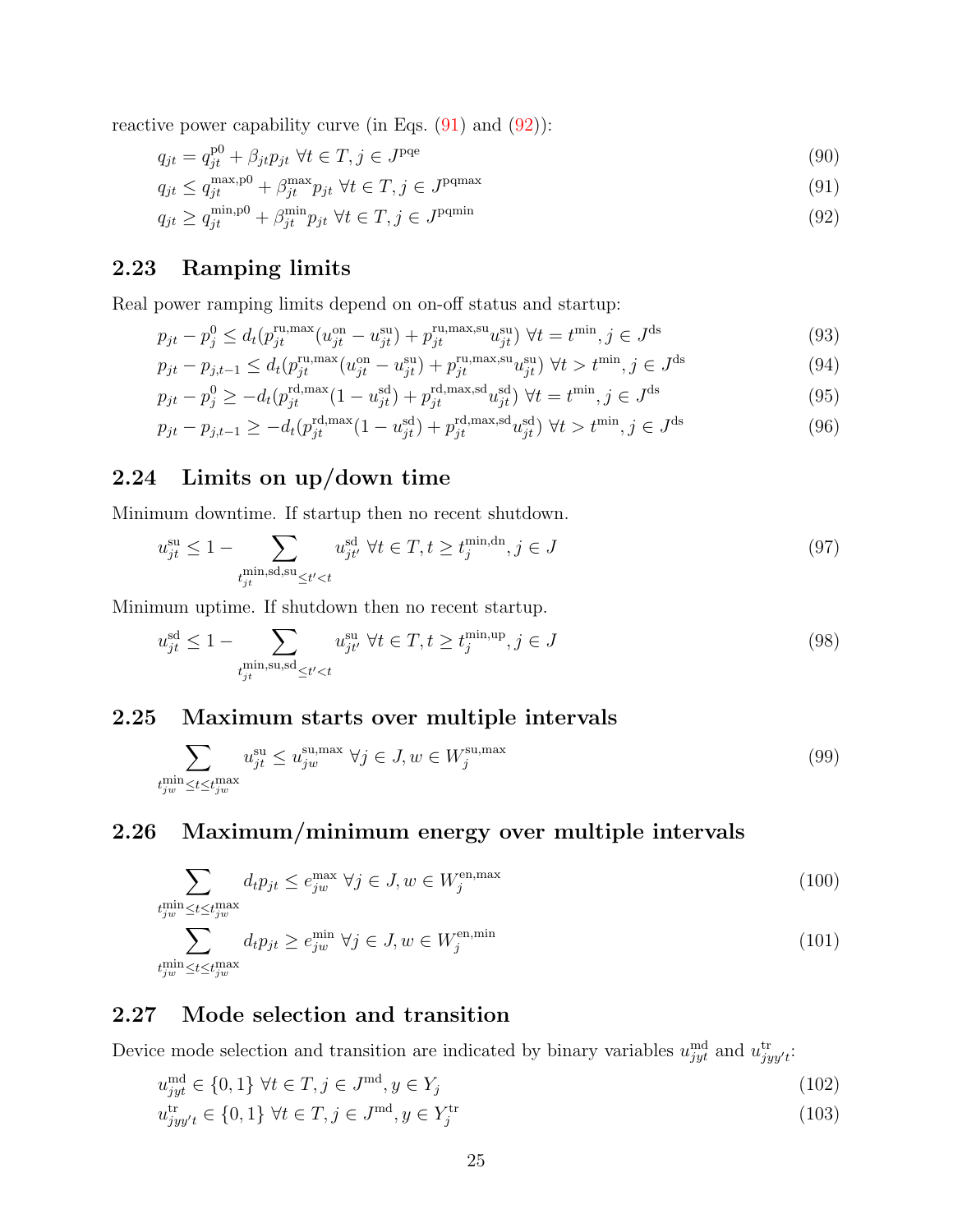#### <span id="page-25-0"></span>2.28 Mode selection uniqueness

Exactly one mode is selected for each device and each time interval:

$$
\sum_{y \in Y_j} u_{jyt}^{\text{md}} = 1 \,\forall t \in T, j \in J^{\text{md}} \tag{104}
$$

#### <span id="page-25-1"></span>2.29 Mode transition network flow model

Consistency between mode and transitions and selections in successive time intervals is ensured by network flow constraints:

<span id="page-25-4"></span>
$$
u_{jyt}^{\text{md}} = \sum_{(y'y)\in Y_j^{\text{tr}}} u_{jy'yt}^{\text{tr}} \ \forall t \in T, j \in J^{\text{md}}, y \in Y_j \tag{105}
$$

<span id="page-25-5"></span>
$$
u_{jy}^{\text{md},0} = \sum_{(yy') \in Y_j^{\text{tr}}} u_{jyy't}^{\text{tr}} \ \forall t = t^{\text{min}}, j \in J^{\text{md}}, y \in Y_j \tag{106}
$$

<span id="page-25-6"></span>
$$
u_{j,y,t-1}^{\text{md}} = \sum_{(yy') \in Y_j^{\text{tr}}} u_{jyy't}^{\text{tr}} \ \forall t > t^{\min}, j \in J^{\text{md}}, y \in Y_j \tag{107}
$$

Eq. [\(105\)](#page-25-4) ensures that each mode is entered by a transition from some previous mode, while Eqs. [\(106\)](#page-25-5) and [\(107\)](#page-25-6) ensure that each mode is exited by a transition to some next mode.

#### <span id="page-25-2"></span>2.30 Mode dwell time limits

Maximum dwell time If a unit is in a given mode, then it must have not been in that mode in at least one interval in a prescribed prior duration.

$$
u_{jyt}^{\text{md}} \leq \sum_{\substack{t_{jyt}^{\text{min},\text{md}}, \text{off} \leq t' < t}} (1 - u_{jyt'}^{\text{md}}) \ \forall j \in J^{\text{md}}, y \in Y_j, t \geq t_{jy}^{\text{min},\text{md},\text{off}} \tag{108}
$$

Minimum dwell time If a unit is in a transition from one mode to a different mode then it must have been in the former mode in all intervals in a prescribed prior duration.

$$
(t - t_{jyt}^{\min, \text{md}, \text{on}}) \sum_{y' \neq y: (yy') \in Y_j^{\text{tr}}} u_{jyy't}^{\text{tr}} \leq \sum_{\substack{t_{jyt}^{\min, \text{md}, \text{on}} \leq t' < t \\ y' \in J^{\text{md}}, y \in Y_j, t \geq t_{jy}^{\min, \text{md}, \text{on}}}} u_{jyt}^{\text{md}} \tag{109}
$$

### <span id="page-25-3"></span>2.31 Mode sub-device on-off status requirements

Any sub-device of a multi-mode main device is online if and only if the main device is in one of the modes in which the sub-device is specified to be on:

$$
u_{j't}^{\text{on}} = \sum_{y \in Y_j : j' \in J_{jy}^{\text{sub},\text{on}}} u_{jyt}^{\text{md}} \ \forall t \in T, j \in J^{\text{md}}, j' \in J_j^{\text{sub}} \tag{110}
$$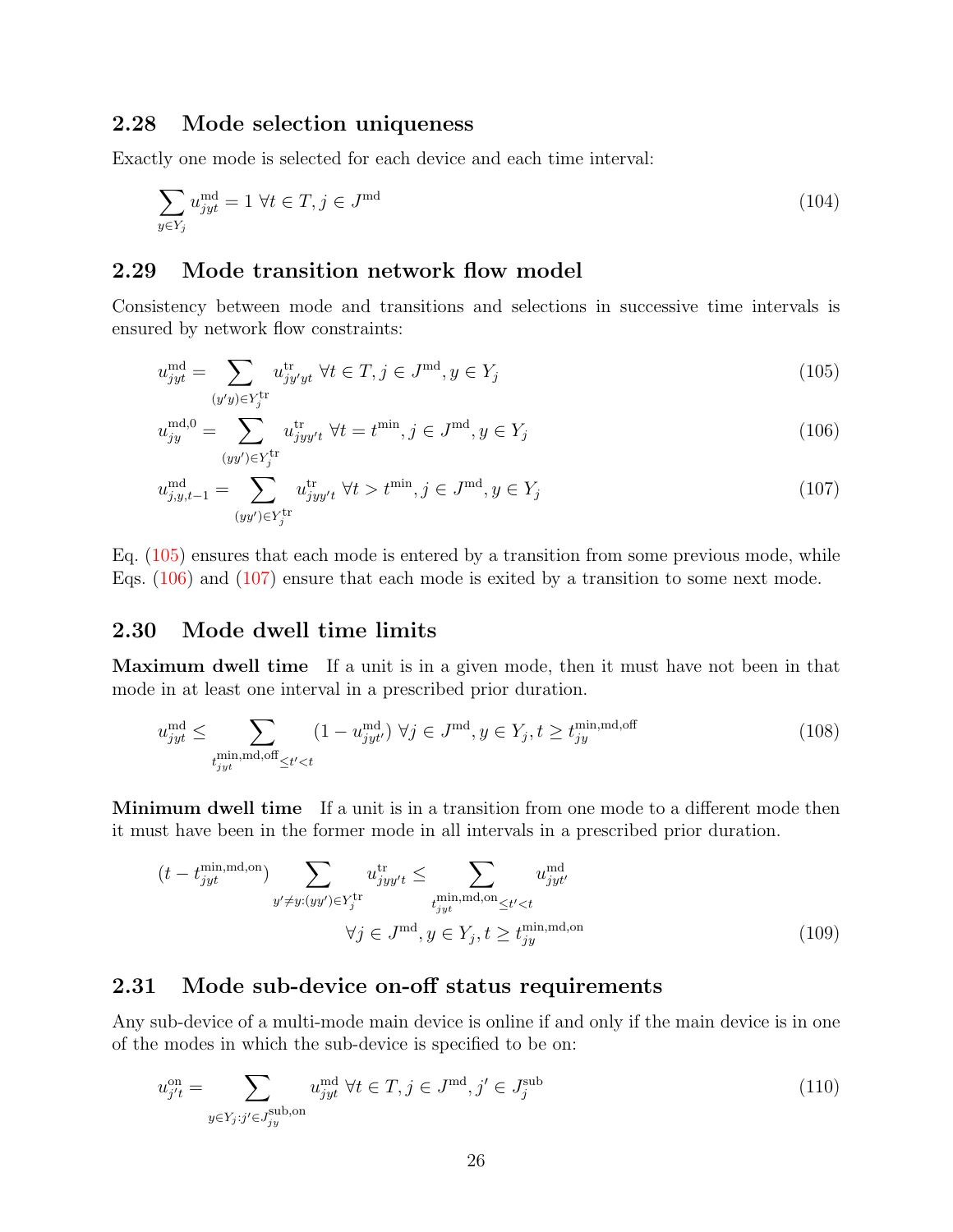## <span id="page-26-0"></span>2.32 Mode/transition discrete costs

Mode selection and transition indicators carry costs that appear in the objective:

$$
z_{jt}^{\text{md}} = d_t \sum_{y \in Y_j} c_{jyt}^{\text{md}} u_{jyt}^{\text{md}} \ \forall t \in T, j \in J^{\text{md}} \tag{111}
$$

$$
z_{jt}^{\text{tr}} = \sum_{(yy') \in Y_j^{\text{tr}}} c_{jyy't}^{\text{tr}} u_{jyy't}^{\text{tr}} \ \forall t \in T, j \in J^{\text{md}}
$$
\n
$$
(112)
$$

## <span id="page-26-1"></span>2.33 Multi-mode device real and reactive power limits

Multi-mode device real and reactive power upper and lower bounds depend on the selected mode:

$$
\sum_{y \in Y_j} p_{jyt}^{\min} u_{jyt}^{\text{md}} \le p_{jt} \le \sum_{y \in Y_j} p_{jyt}^{\max} u_{jyt}^{\text{md}} \ \forall t \in T, j \in J^{\text{md}} \tag{113}
$$

$$
\sum_{y \in Y_j} q_{jyt}^{\min} u_{jyt}^{\text{md}} \le q_{jt} \le \sum_{y \in Y_j} q_{jyt}^{\max} u_{jyt}^{\text{md}} \ \forall t \in T, j \in J^{\text{md}} \tag{114}
$$

## <span id="page-26-2"></span>2.34 Multi-mode device real power ramping limits

Multi-mode device real power ramping limits depend on the selected mode:

$$
p_{jt} - p_j^0 \le d_t \sum_{y \in Y_j} p_{jyt}^{\text{ru}, \text{max}} u_{jyt}^{\text{md}} \ \forall t = t^{\text{min}}, j \in J^{\text{md}} \tag{115}
$$

$$
p_{jt} - p_{j,t-1} \le d_t \sum_{y \in Y_j} p_{jyt}^{\text{ru,max}} u_{jyt}^{\text{md}} \ \forall t > t^{\text{min}}, j \in J^{\text{md}} \tag{116}
$$

$$
p_{jt} - p_j^0 \ge -d_t \sum_{y \in Y_j} p_{jyt}^{\text{rd,max}} u_{jyt}^{\text{md}} \ \forall t = t^{\text{min}}, j \in J^{\text{md}} \tag{117}
$$

$$
p_{jt} - p_{j,t-1} \ge -d_t \sum_{y \in Y_j} p_{jyt}^{\text{rd,max}} u_{jyt}^{\text{md}} \ \forall t > t^{\text{min}}, j \in J^{\text{md}} \tag{118}
$$

#### <span id="page-26-3"></span>2.35 Multi-mode device energy cost/benefit

Multi-mode device energy cost and benefit values are modeled in a similar fashion to nonmulti-mode dispatchable devices, but with a separate cost or benefit function for each mode:

$$
0 \le p_{jytm} \le p_{jytm}^{\text{en,max}} u_{jyt}^{\text{md}} \ \forall t \in T, j \in J^{\text{md}}, y \in Y_j, m \in M_{jyt}^{\text{en}} \tag{119}
$$

$$
p_{jt} = \sum_{y \in Y_j} p_{jyt}^{\min} u_{jyt}^{\text{md}} + \sum_{y \in Y_j, m \in M_{jyt}^{\text{en}}} p_{jytm} \ \forall t \in T, j \in J^{\text{md}} \tag{120}
$$

$$
z_{jt}^{\text{en}} = d_t \sum_{y \in Y_j, m \in M_{jyt}^{\text{en}}} c_{jytm}^{\text{en}} p_{jytm} \ \forall t \in T, j \in J^{\text{md}} \tag{121}
$$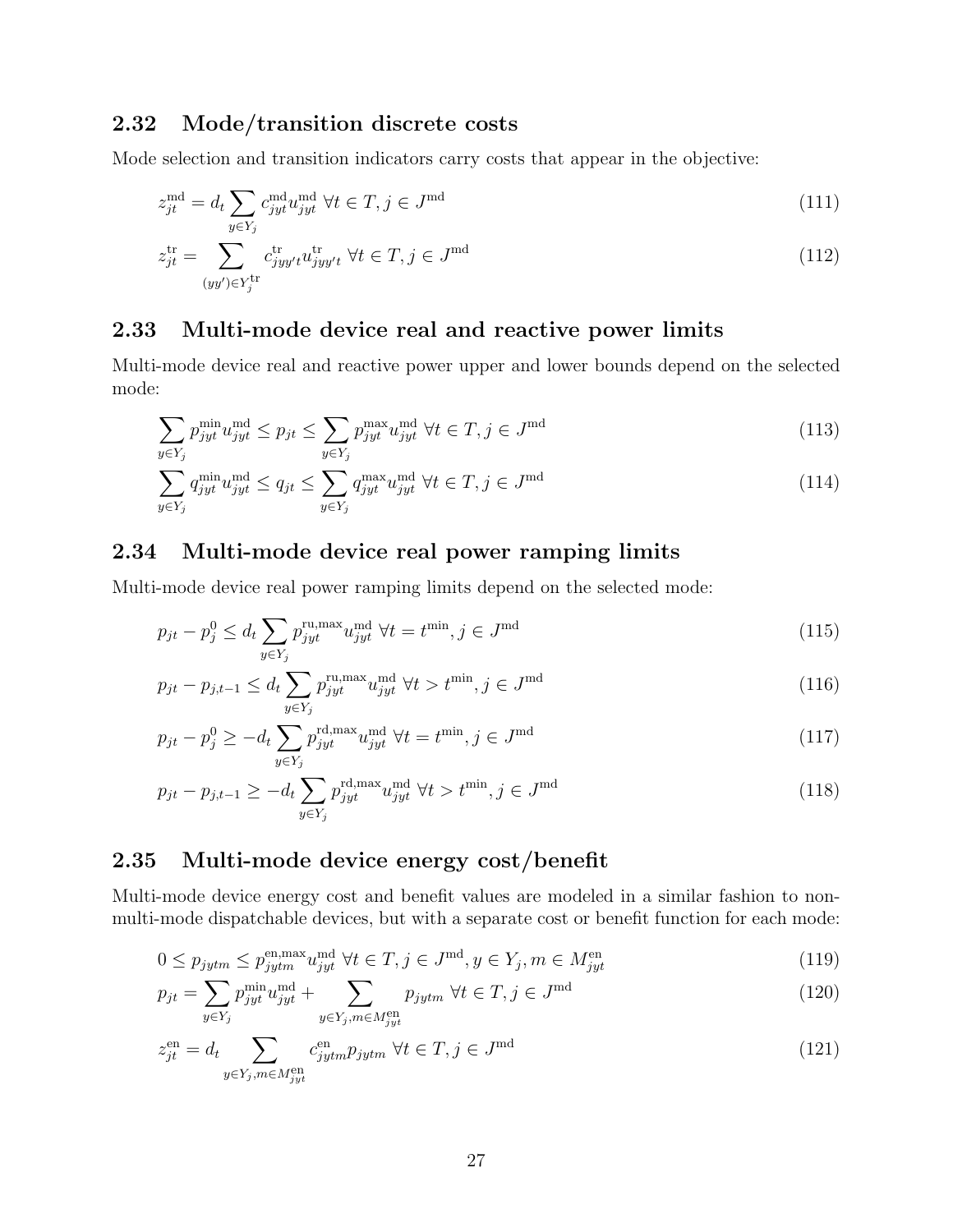## <span id="page-27-0"></span>2.36 Absolute reserve limits

Based on ramp rate, duration, and on-off status. At each time scale, all the reserve products consuming ramping capability up to that time are included.

$$
p_{jt}^{\text{rgu}} \le p_{jt}^{\text{rgu,max}} u_{jt}^{\text{on}} \ \forall t \in T, j \in J^{\text{ds}} \tag{122}
$$

$$
p_{jt}^{\text{rgd}} \le p_{jt}^{\text{rgd,max}} u_{jt}^{\text{on}} \ \forall t \in T, j \in J^{\text{ds}} \tag{123}
$$

$$
p_{jt}^{\text{rgu}} + p_{jt}^{\text{spr}} \le p_{jt}^{\text{spr,max}} u_{jt}^{\text{on}} \ \forall t \in T, j \in J^{\text{ds}}
$$
\n
$$
(124)
$$

$$
p_{jt}^{\text{nsp}, \text{max}} \le p_{jt}^{\text{nsp}, \text{max}} (1 - u_{jt}^{\text{on}}) \ \forall t \in T, j \in J^{\text{ds}}
$$
\n
$$
(125)
$$

$$
p_{jt}^{\text{rgu}} + p_{jt}^{\text{spr}} + p_{jt}^{\text{rru,on}} \le p_{jt}^{\text{rru,on,max}} u_{jt}^{\text{on}} \ \forall t \in T, j \in J^{\text{ds}}
$$
\n
$$
(126)
$$

$$
p_{jt}^{\text{nsp}} + p_{jt}^{\text{rru,off}} \le p_{jt}^{\text{rru,off}, \text{max}} (1 - u_{jt}^{\text{on}}) \ \forall t \in T, j \in J^{\text{ds}}
$$
\n
$$
(127)
$$

$$
p_{jt}^{\text{rgd}} + p_{jt}^{\text{rrd,on}} \le p_{jt}^{\text{rrd,on,max}} u_{jt}^{\text{on}} \ \forall t \in T, j \in J^{\text{ds}}
$$
\n
$$
(128)
$$

$$
p_{jt}^{\text{rrd,off}} \le p_{jt}^{\text{rrd,off,max}} (1 - u_{jt}^{\text{on}}) \ \forall t \in T, j \in J^{\text{ds}}
$$
\n
$$
(129)
$$

The absolute reserve limits might typically be determined as an applicable ramp rate times the ramping duration for the lowest quality product considered. In general these limits are supplied as part of the reserve offer of a device and might differ from this simple formula for various reasons. Therefore we model these as parameters provided by the data.

#### <span id="page-27-1"></span>2.37 Relative reserve limits, producing devices

Based on  $p/q$  max/min, dispatch, and on-off status, for producing devices.

$$
p_{jt} + p_{jt}^{\text{rgu}} + p_{jt}^{\text{spr}} + p_{jt}^{\text{rru,on}} \le p_{jt}^{\text{max}} u_{jt}^{\text{on}} \ \forall t \in T, j \in J^{\text{pr}} \tag{130}
$$

$$
p_{jt} - p_{jt}^{\text{rgd}} - p_{jt}^{\text{rrd,on}} \ge p_{jt}^{\min} u_{jt}^{\text{on}} \ \forall t \in T, j \in J^{\text{pr}} \tag{131}
$$

$$
q_{jt} + q_{jt}^{\text{qru}} \le q_{jt}^{\text{max}} w_{jt}^{\text{on}} \ \forall t \in T, j \in J^{\text{pr}} \tag{132}
$$

$$
q_{jt} - q_{jt}^{\text{qrd}} \ge q_{jt}^{\min} u_{jt}^{\text{on}} \ \forall t \in T, j \in J^{\text{pr}} \tag{133}
$$

$$
p_{jt}^{\text{nsp}} + p_{jt}^{\text{rru,off}} \le p_{jt}^{\text{max}} (1 - u_{jt}^{\text{on}}) \ \forall t \in T, j \in J^{\text{pr}} \tag{134}
$$

$$
p_{jt}^{\text{rrd,off}} = 0 \,\,\forall t \in T, j \in J^{\text{pr}} \tag{135}
$$

#### <span id="page-27-2"></span>2.38 Relative reserve limits, consuming devices

Based on  $p/q$  max/min, dispatch, and on-off status, for consuming devices.

$$
p_{jt} + p_{jt}^{\text{rgd}} + p_{jt}^{\text{rrd,on}} \le p_{jt}^{\text{max}} w_{jt}^{\text{on}} \ \forall t \in T, j \in J^{\text{cs}}
$$
\n
$$
(136)
$$

$$
p_{jt} - p_{jt}^{\text{rgu}} - p_{jt}^{\text{spr}} - p_{jt}^{\text{rru,on}} \ge p_{jt}^{\min} u_{jt}^{\text{on}} \ \forall t \in T, j \in J^{\text{cs}}
$$
\n
$$
(137)
$$

$$
q_{jt} + q_{jt}^{\text{qrd}} \le q_{jt}^{\max} u_{jt}^{\text{on}} \ \forall t \in T, j \in J^{\text{cs}}
$$
\n
$$
(138)
$$

$$
q_{jt} - q_{jt}^{\text{qru}} \ge q_{jt}^{\min} u_{jt}^{\text{on}} \ \forall t \in T, j \in J^{\text{cs}}
$$
\n
$$
(139)
$$

$$
p_{jt}^{\text{rrd,off}} \le p_{jt}^{\text{max}}(1 - u_{jt}^{\text{on}}) \ \forall t \in T, j \in J^{\text{cs}}
$$
\n
$$
(140)
$$

$$
p_{jt}^{\text{nsp}} + p_{jt}^{\text{rru,off}} = 0 \,\,\forall t \in T, j \in J^{\text{cs}} \tag{141}
$$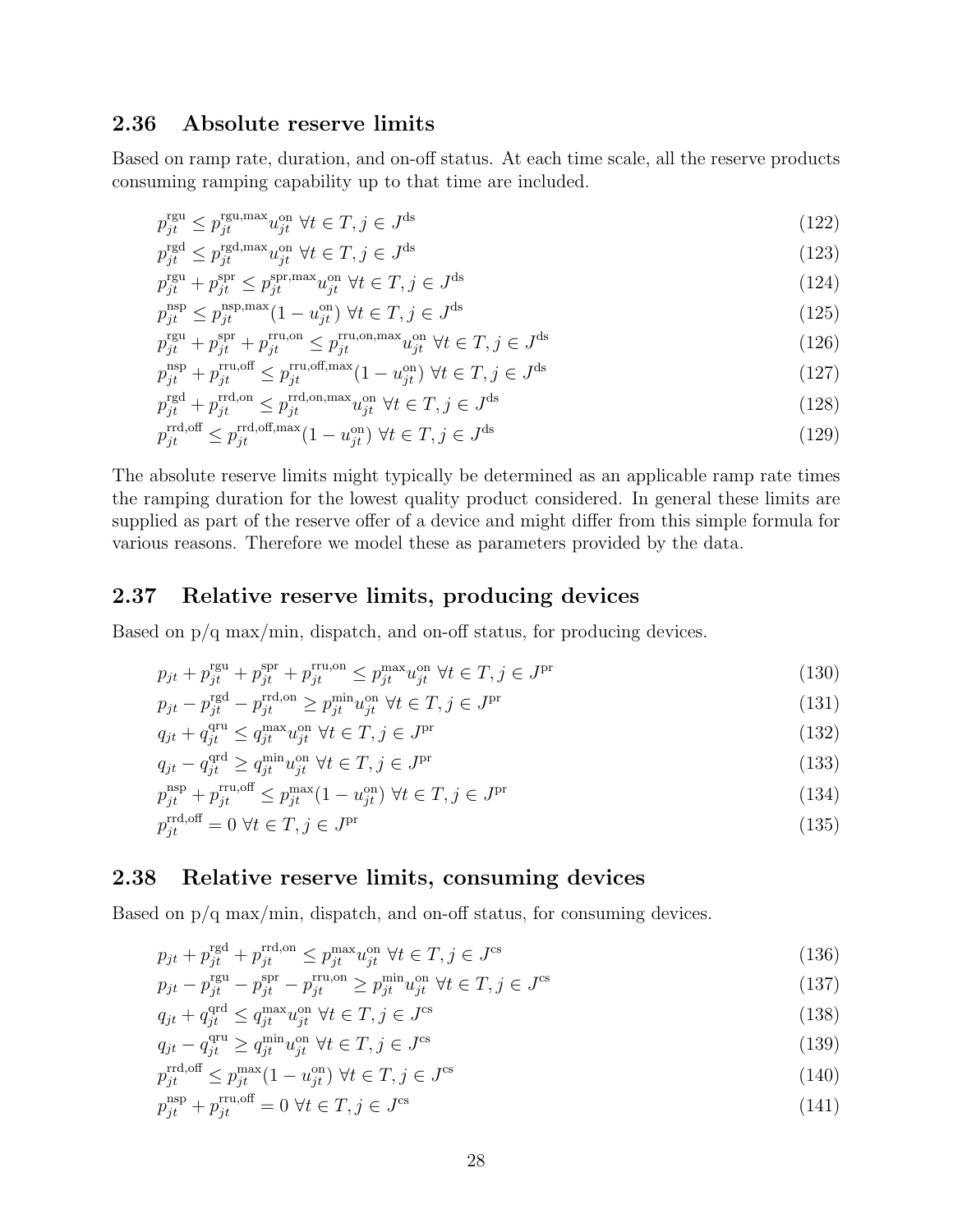## <span id="page-28-0"></span>2.39 Device reserve variable domains

Device reserve variables are nonnegative

$$
p_{jt}^{\text{rgu}} \ge 0 \,\,\forall t \in T, j \in J^{\text{ds}} \tag{142}
$$

$$
p_{jt}^{\text{rgd}} \ge 0 \ \forall t \in T, j \in J^{\text{ds}} \tag{143}
$$

$$
p_{jt}^{\text{spr}} \ge 0 \ \forall t \in T, j \in J^{\text{ds}} \tag{144}
$$

$$
p_{jt}^{\text{nsp}} \ge 0 \,\,\forall t \in T, j \in J^{\text{ds}} \tag{145}
$$

$$
p_{jt}^{\text{rru},\text{on}} \ge 0 \ \forall t \in T, j \in J^{\text{ds}} \tag{146}
$$

$$
p_{jt}^{\text{rru,off}} \ge 0 \ \forall t \in T, j \in J^{\text{ds}} \tag{147}
$$

$$
p_{jt}^{\text{rrd,on}} \ge 0 \ \forall t \in T, j \in J^{\text{ds}} \tag{148}
$$

$$
p_{jt}^{\text{rrd,off}} \ge 0 \ \forall t \in T, j \in J^{\text{ds}} \tag{149}
$$

$$
q_{jt}^{\text{qru}} \ge 0 \ \forall t \in T, j \in J^{\text{ds}} \tag{150}
$$

$$
q_{jt}^{\text{qrd}} \ge 0 \,\,\forall t \in T, j \in J^{\text{ds}} \tag{151}
$$

## <span id="page-28-1"></span>2.40 Device reserve costs

Devices may include a cost in their reserve offers. This is modeled as a cost coefficient on each device reserve provision variable.

$$
z_{jt}^{\text{rgu}} = d_t c_{jt}^{\text{rgu}} p_{jt}^{\text{rgu}} \ \forall t \in T, j \in J^{\text{ds}}
$$
\n
$$
(152)
$$

$$
z_{jt}^{\text{rgd}} = d_t c_{jt}^{\text{rgd}} p_{jt}^{\text{rgd}} \ \forall t \in T, j \in J^{\text{ds}} \tag{153}
$$

$$
z_{jt}^{\rm spr} = d_t c_{jt}^{\rm spr} p_{jt}^{\rm spr} \ \forall t \in T, j \in J^{\rm ds}
$$
\n
$$
(154)
$$

$$
z_{jt}^{\rm nsp} = d_t c_{jt}^{\rm nsp} p_{jt}^{\rm nsp} \ \forall t \in T, j \in J^{\rm ds}
$$
\n
$$
(155)
$$

$$
z_{jt}^{\text{rru}} = d_t(c_{jt}^{\text{rru,on}} p_{jt}^{\text{rru,on}} + c_{jt}^{\text{rru,off}} p_{jt}^{\text{rru,off}}) \ \forall t \in T, j \in J^{\text{ds}}
$$
\n
$$
(156)
$$

$$
z_{jt}^{\text{rrd}} = d_t(c_{jt}^{\text{rrd,on}} p_{jt}^{\text{rrd,on}} + c_{jt}^{\text{rrd,off}} p_{jt}^{\text{rrd,off}}) \ \forall t \in T, j \in J^{\text{ds}}
$$
\n
$$
(157)
$$

$$
z_{jt}^{\text{qru}} = d_t c_{jt}^{\text{qru}} p_{jt}^{\text{rgu}} \ \forall t \in T, j \in J^{\text{ds}}
$$
\n
$$
(158)
$$

$$
z_{jt}^{\text{qrd}} = d_t c_{jt}^{\text{qrd}} p_{jt}^{\text{rgu}} \ \forall t \in T, j \in J^{\text{ds}}
$$
\n
$$
(159)
$$

#### <span id="page-28-2"></span>2.41 Absolute reserve limits, multi-mode devices

Reserve provision by online multi-mode devices is subject to an absolute upper bound that depends on the selected mode. Offline reserve provision does not need further bounds.

$$
p_{jt}^{\text{rgu}} \le \sum_{y \in Y_j} p_{jyt}^{\text{rgu,max}} u_{jyt}^{\text{md}} \ \forall t \in T, j \in J^{\text{md}} \tag{160}
$$

$$
p_{jt}^{\text{rgd}} \le \sum_{y \in Y_j} p_{jyt}^{\text{rgd,max}} u_{jyt}^{\text{md}} \ \forall t \in T, j \in J^{\text{md}} \tag{161}
$$

$$
p_{jt}^{\text{rgu}} + p_{jt}^{\text{spr}} \le \sum_{y \in Y_j} p_{jyt}^{\text{spr,max}} u_{jyt}^{\text{md}} \ \forall t \in T, j \in J^{\text{md}}
$$
\n
$$
(162)
$$